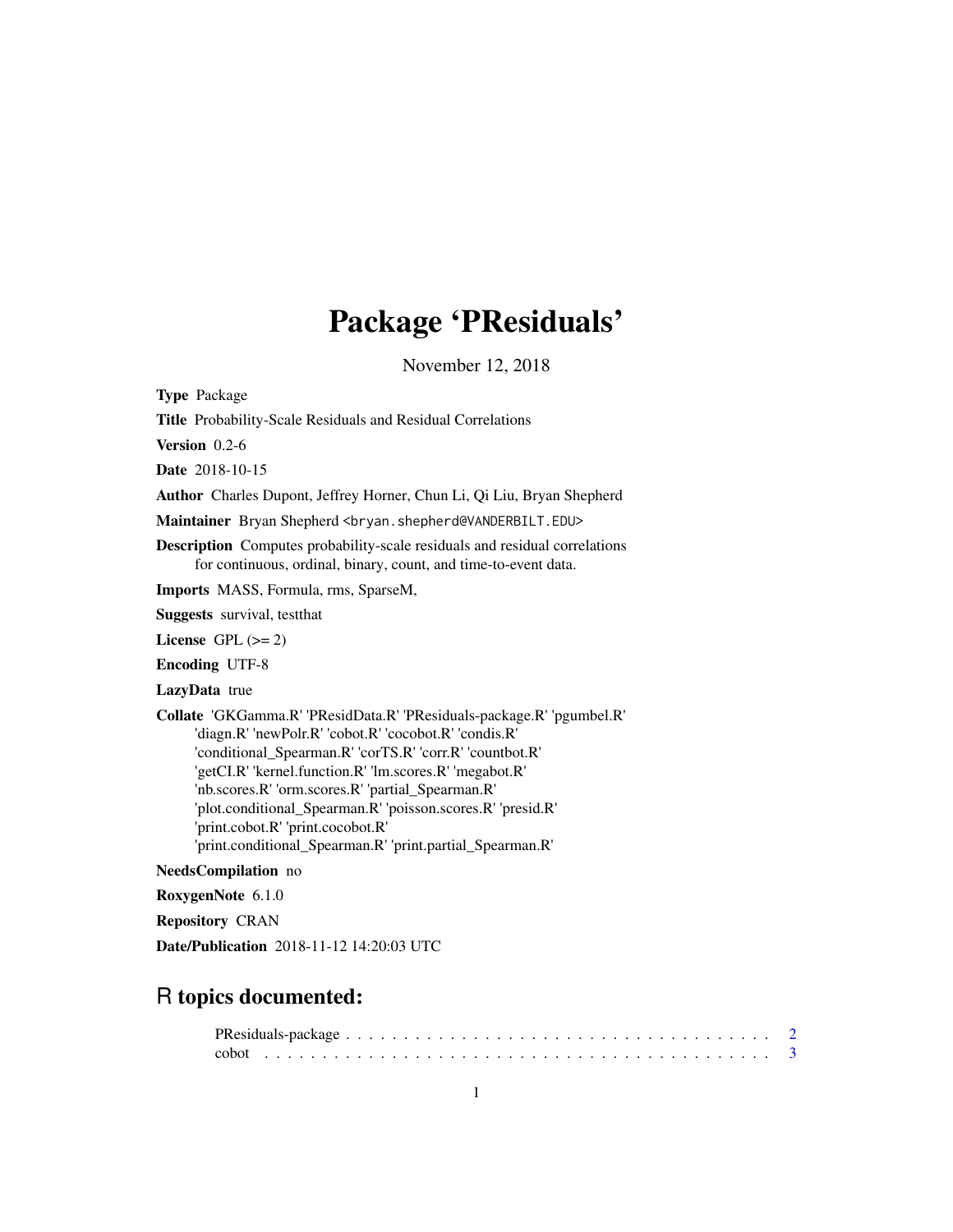# <span id="page-1-0"></span>2 PResiduals-package

| Index | 22 |
|-------|----|

PResiduals-package *Computes probability-scale residuals and residual correlations.*

#### Description

This package outputs probability-scale residuals from multiple models and computes residual correlation. Probability-scale residual can be computed for continuous, ordinal, binary, count, and time-to-event data (although the current implementation is only for ordinal variables). Plots of probability-scale residuals can be useful for model diagnostics. Residual correlation can be used to test for conditional independence between multiple types of variables.

#### Author(s)

Bryan Shepherd <br />bryan.shepherd@vanderbilt.edu>

Chun Li <cxl791@case.edu>

Qi Liu <qi.liu4@merck.com>

Charles Dupont <charles.dupont@vanderbilt.edu>

Jeffrey Horner <jeffrey.horner@vanderbilt.edu>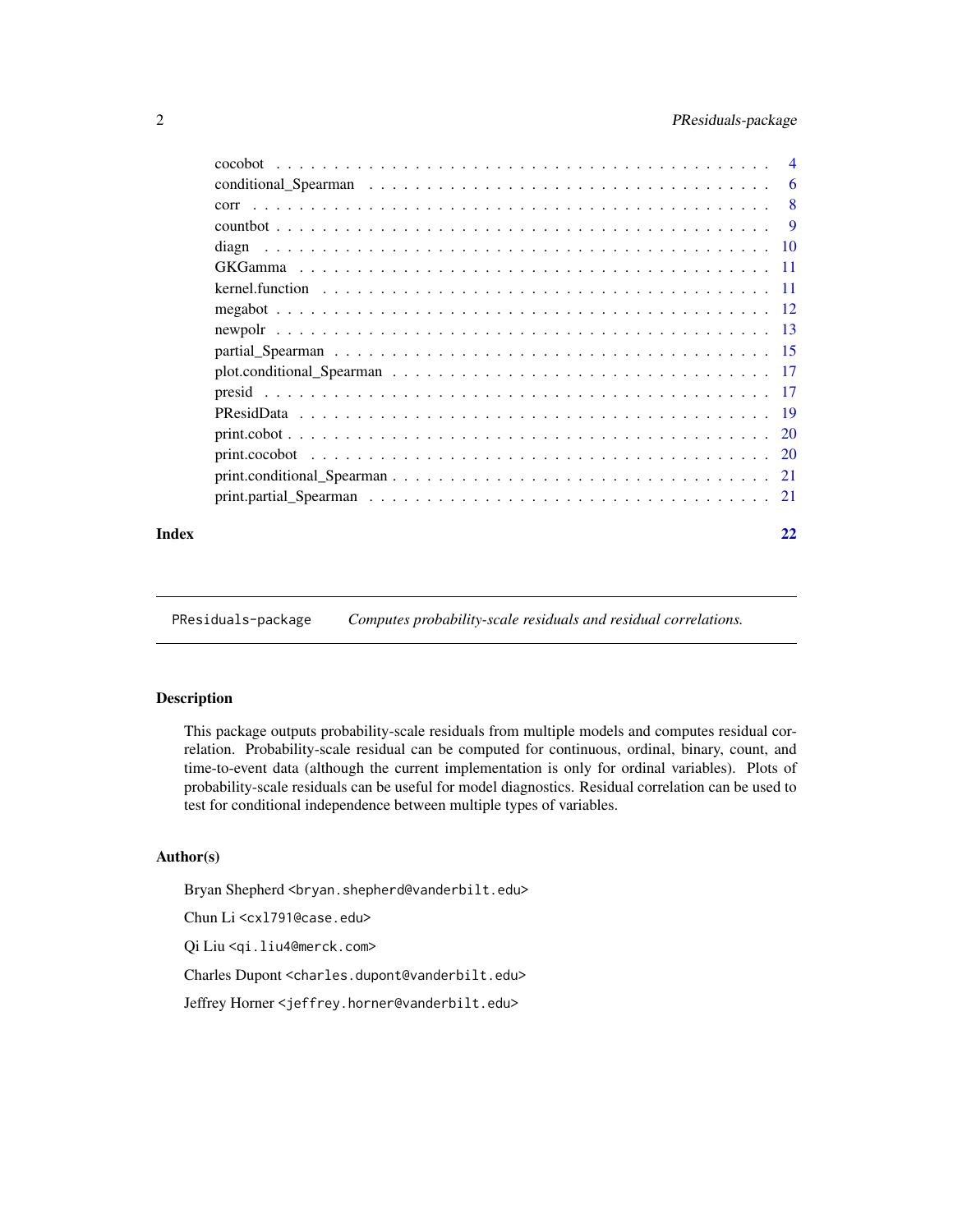<span id="page-2-1"></span><span id="page-2-0"></span>

#### Description

cobot tests for independence between two ordered categorical variables, X and Y conditional on other variables,  $Z$ . The basic approach involves fitting models of  $X$  on  $Z$  and  $Y$  on  $Z$  and determining whether there is any remaining information between  $X$  and  $Y$ . This is done by computing one of 3 test statistics. T1 compares empirical distribution of  $X$  and  $Y$  with the joint fitted distribution of  $X$  and  $Y$  under independence conditional on  $Z$ . T2 computes the correlation between ordinal (probability-scale) residuals from both models and tests the null of no residual correlation. T3 evaluates the concordance–disconcordance of data drawn from the joint fitted distribution of  $X$ and  $Y$  under conditional independence with the empirical distribution. Details are given in  $Li$   $C$ and Shepherd BE, Test of association between two ordinal variables while adjusting for covariates. Journal of the American Statistical Association 2010, 105:612-620.

#### Usage

```
cobot(formula, link = c("logit", "probit", "cloglog", "loglog",
  "cauchit"), link.x = link, link.y = link, data, subset,
  na. action = na.fail, fisher = TRUE, conf.int = <math>0.95</math>)
```

| formula   | an object of class Formula (or one that can be coerced to that class): a symbolic<br>description of the model to be fitted. The details of model specification are given<br>under 'Details'.                                                                                          |
|-----------|---------------------------------------------------------------------------------------------------------------------------------------------------------------------------------------------------------------------------------------------------------------------------------------|
| link      | The link family to be used for ordinal models of both $X$ and $Y$ . Defaults to<br>'logit'. Other options are 'probit', 'cloglog','loglog', and 'cauchit'.                                                                                                                            |
| link.x    | The link function to be used for a model of the first ordered variable. Defaults<br>to value of link.                                                                                                                                                                                 |
| link.y    | The link function to be used for a model of the second variable. Defaults to<br>value of link.                                                                                                                                                                                        |
| data      | an optional data frame, list or environment (or object coercible by as . data. frame<br>to a data frame) containing the variables in the model. If not found in data,<br>the variables are taken from environment (formula), typically the environment<br>from which cobot is called. |
| subset    | an optional vector specifying a subset of observations to be used in the fitting<br>process.                                                                                                                                                                                          |
| na.action | how NAs are treated.                                                                                                                                                                                                                                                                  |
| fisher    | logical; if TRUE, Fisher transformation and delta method a used to compute p<br>value for the test statistic based on correlation of residuals.                                                                                                                                       |
| conf.int  | numeric specifying confidence interval coverage.                                                                                                                                                                                                                                      |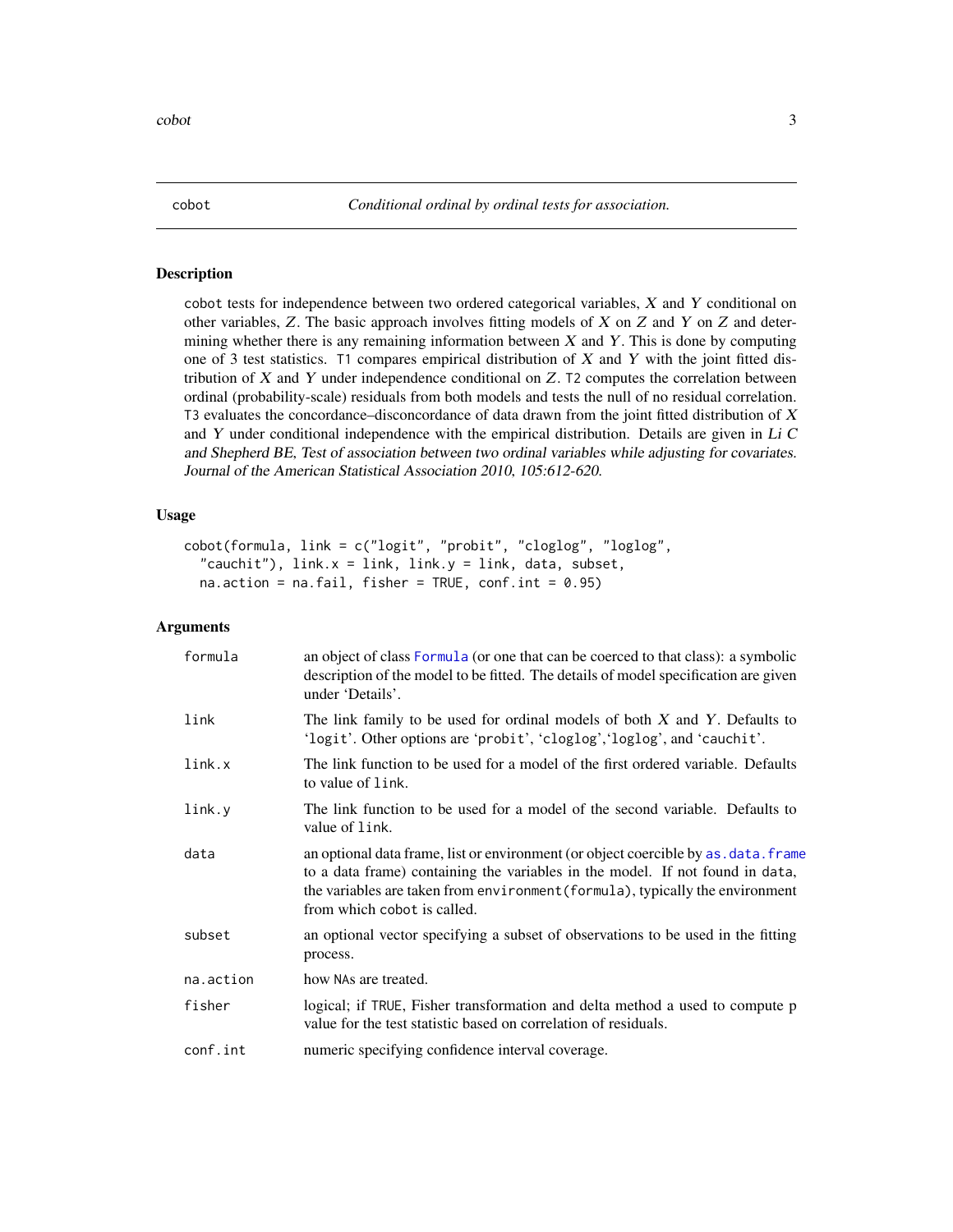#### <span id="page-3-0"></span>Details

formula is specified as  $X \mid Y \sim Z$ . This indicates that models of  $X \sim Z$  and  $Y \sim Z$  will be fit. The null hypothsis to be tested is  $H_0: X$  independant of Y conditional on Z.

Note that  $T_2$  can be thought of as an adjusted rank correlation.(Li C and Shepherd BE, A new residual for ordinal outcomes. Biometrika 2012; 99:473-480)

# Value

object of 'cobot' class.

#### References

Li C and Shepherd BE, Test of association between two ordinal variables while adjusting for covariates. Journal of the American Statistical Association 2010, 105:612-620.

Li C and Shepherd BE, A new residual for ordinal outcomes. Biometrika 2012; 99:473-480

#### See Also

[Formula](#page-0-0), [as.data.frame](#page-0-0)

#### Examples

```
data(PResidData)
cobot(x|y~z, data=PResidData)
```
<span id="page-3-1"></span>cocobot *Conditional continuous by ordinal tests for association.*

## Description

cocobot tests for independence between an ordered categorical variable, X, and a continuous variable, Y, conditional on other variables, Z. The basic approach involves fitting an ordinal model of  $X$  on  $Z$ , a linear model of  $Y$  on  $Z$ , and then determining whether there is any residual information between X and Y. This is done by computing residuals for both models, calculating their correlation, and testing the null of no residual correlation. This procedure is analogous to test statistic T2 in cobot. Two test statistics (correlations) are currently output. The first is the correlation between probability-scale residuals. The second is the correlation between the observed-minus-expected residual for the continuous outcome model and a latent variable residual for the ordinal model (Li C and Shepherd BE, 2012).

#### Usage

```
cocobot(formula, data, link = c("logit", "probit", "cloglog", "loglog",
  "cauchit"), subset, na.action = getOption("na.action"), emp = TRUE,
  fisher = TRUE, conf.int = 0.95)
```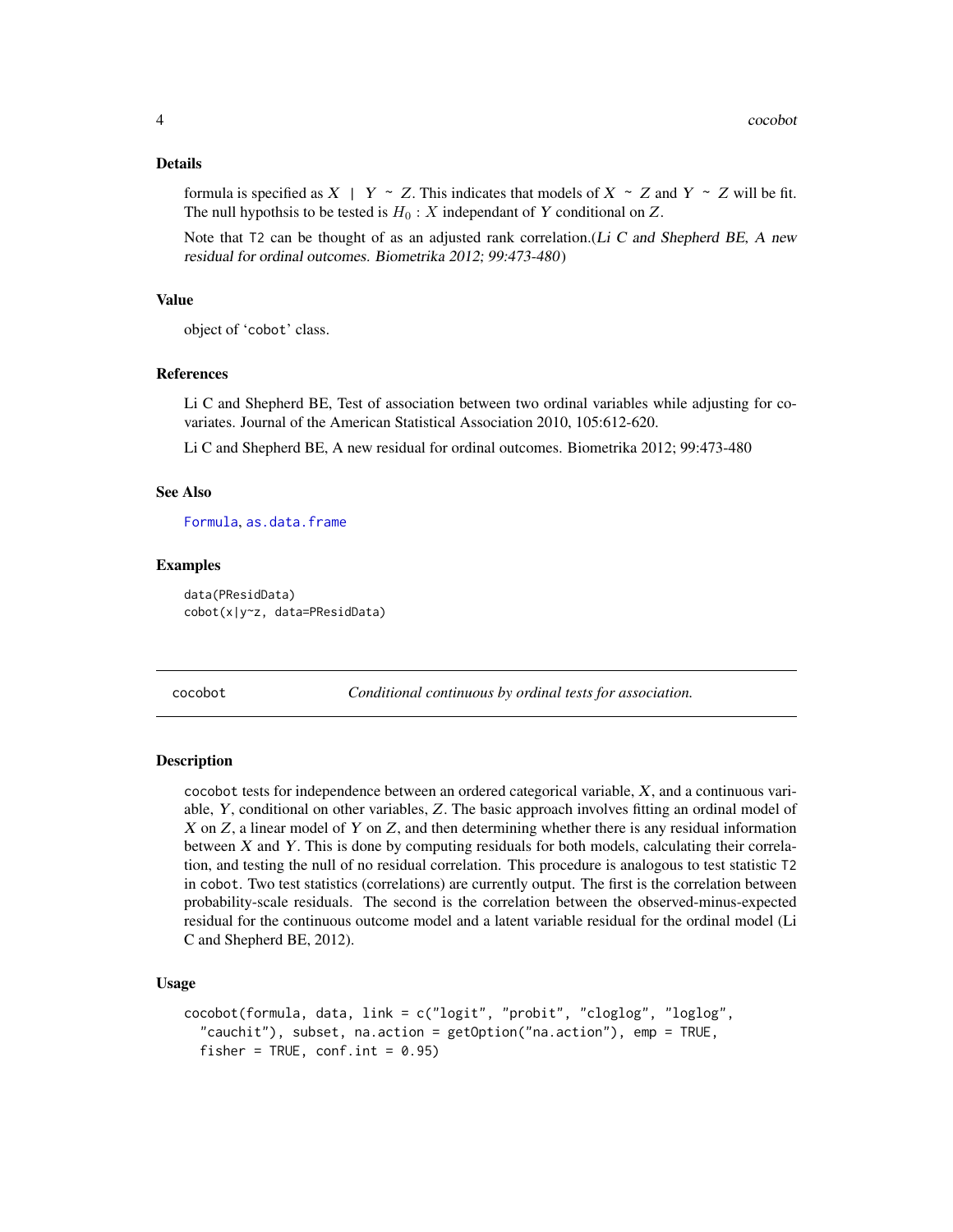#### cocobot 5

#### Arguments

| formula   | an object of class Formula (or one that can be coerced to that class): a symbolic<br>description of the model to be fitted. The details of model specification are given<br>under 'Details'.                                                                                            |
|-----------|-----------------------------------------------------------------------------------------------------------------------------------------------------------------------------------------------------------------------------------------------------------------------------------------|
| data      | an optional data frame, list or environment (or object coercible by as . data. frame<br>to a data frame) containing the variables in the model. If not found in data,<br>the variables are taken from environment (formula), typically the environment<br>from which cocobot is called. |
| link      | The link family to be used for the ordinal model of X on Z. Defaults to 'logit'.<br>Other options are 'probit', 'cloglog', 'loglog', and 'cauchit'.                                                                                                                                     |
| subset    | an optional vector specifying a subset of observations to be used in the fitting<br>process.                                                                                                                                                                                            |
| na.action | action to take when NA present in data.                                                                                                                                                                                                                                                 |
| emp       | logical indicating whether the residuals from the model of $Y$ on $Z$ are computed<br>based on the assumption of normality (FALSE) or empirically (TRUE).                                                                                                                               |
| fisher    | logical indicating whether to apply fisher transformation to compute confidence<br>intervals and p-values for the correlation.                                                                                                                                                          |
| conf.int  | numeric specifying confidence interval coverage.                                                                                                                                                                                                                                        |

#### Details

Formula is specified as  $X \mid Y \sim Z$ . This indicates that models of  $X \sim Z$  and  $Y \sim Z$  will be fit. The null hypothsis to be tested is  $H_0: X$  independant of Y conditional on Z. The ordinal variable,  $X$ , must precede the  $|$  and be a factor variable, and  $Y$  must be continuous.

# Value

object of 'cocobot' class.

# References

Li C and Shepherd BE (2012) A new residual for ordinal outcomes. *Biometrika*. 99: 473–480.

Shepherd BE, Li C, Liu Q (submitted) Probability-scale residuals for continuous, discrete, and censored data.

# Examples

```
data(PResidData)
cocobot(y|w ~ z, data=PResidData)
```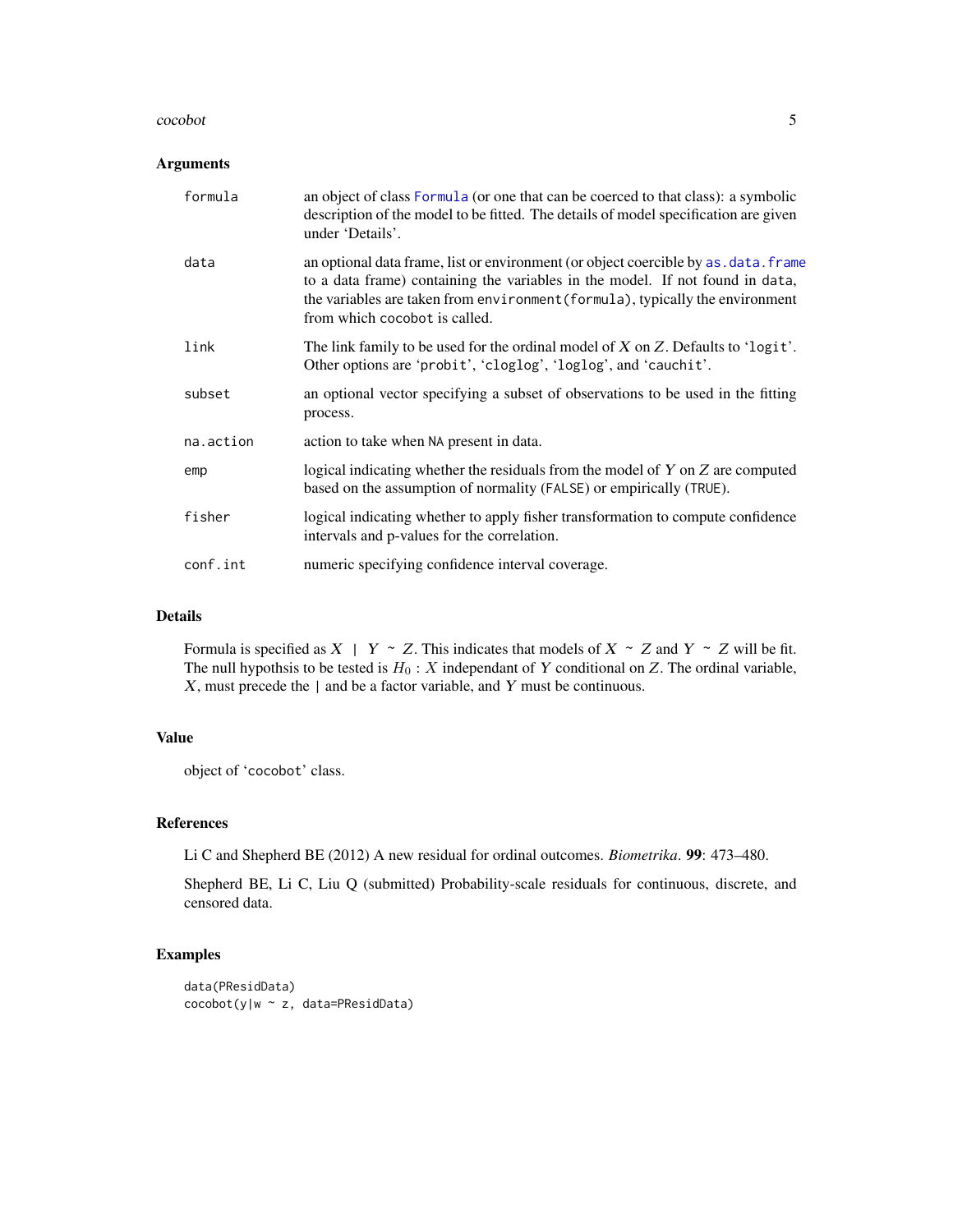<span id="page-5-0"></span>conditional\_Spearman *Conditional Partial Spearman's Rank Correlation*

#### Description

conditional\_Spearman computes the partial Spearman's rank correlation between variable  $X$  and variable Y adjusting for variable  $Z$  conditional on  $Zc$ .  $X$  and Y can be any orderable variables, including continuous and discrete variables. Covariate  $Z$  can be multidimensional.  $X$ ,  $Y$ , and  $Z$  are specified by the argument 'formula'. Zc is a one-dimensional covariate, specified by the argument 'conditional.by'. The basic approach involves fitting a specified model of  $X$  on  $Z$ , a specified model of Y on Z, obtaining the probability-scale residuals, Xres and Yres, from both models, and then modeling their Pearson's correlation conditional on Zc. Different methods are provided to model the Pearson's correlation between the two sets of probability-scale residuals. See details in 'conditional.method'. As in 'partial. Spearman', by default conditional\_Spearman uses cumulative link models for both continous and discrete ordinal variables  $X$  and  $Y$  to preserve the rank-based nature of Spearman's correlation. For some specific types of variables, options of fitting parametric models are also available. See details in 'fit.x' and 'fit.y'.

#### Usage

```
conditional_Spearman(formula, conditional.by, data,
  conditional.method = c("lm", "kernel", "stratification"),
  conditional.formula = paste("~", conditional.by, sep = ""),
  kernel.function = c("normal", "gaussian", "triweight", "quartic",
  "biweight", "epanechnikov", "uniform", "triangle"),
  kernel.bandwidth = "silverman", fit.x = "orm", fit.y = "orm",link.x = c("logit", "probit", "cloglog", "loglog", "cauchit",
  "logistic"), link.y = c("logit", "probit", "cloglog", "loglog",
  "cauchit", "logistic"), subset, na.action = getOption("na.action"),
  fisher = TRUE, conf.int = 0.95)
```

| formula            | an object of class Formula (or one that can be coerced to that class): a symbolic<br>description of the model to be fitted. The details of model specification are given<br>under 'Details'.                                                                                                        |
|--------------------|-----------------------------------------------------------------------------------------------------------------------------------------------------------------------------------------------------------------------------------------------------------------------------------------------------|
|                    | conditional by the name of the variable on which the partial Spearman's correlation is condi-<br>tional. See 'Details'.                                                                                                                                                                             |
| data               | an optional data frame, list or environment (or object coercible by as, data, frame<br>to a data frame) containing the variables in the model. If not found in data,<br>the variables are taken from environment (formula), typically the environment<br>from which conditional_Spearman is called. |
| conditional.method |                                                                                                                                                                                                                                                                                                     |
|                    | the method to be used for modeling conditional correlation between probability-<br>scale residuals. The default option is '1m', which fits linear regression models                                                                                                                                 |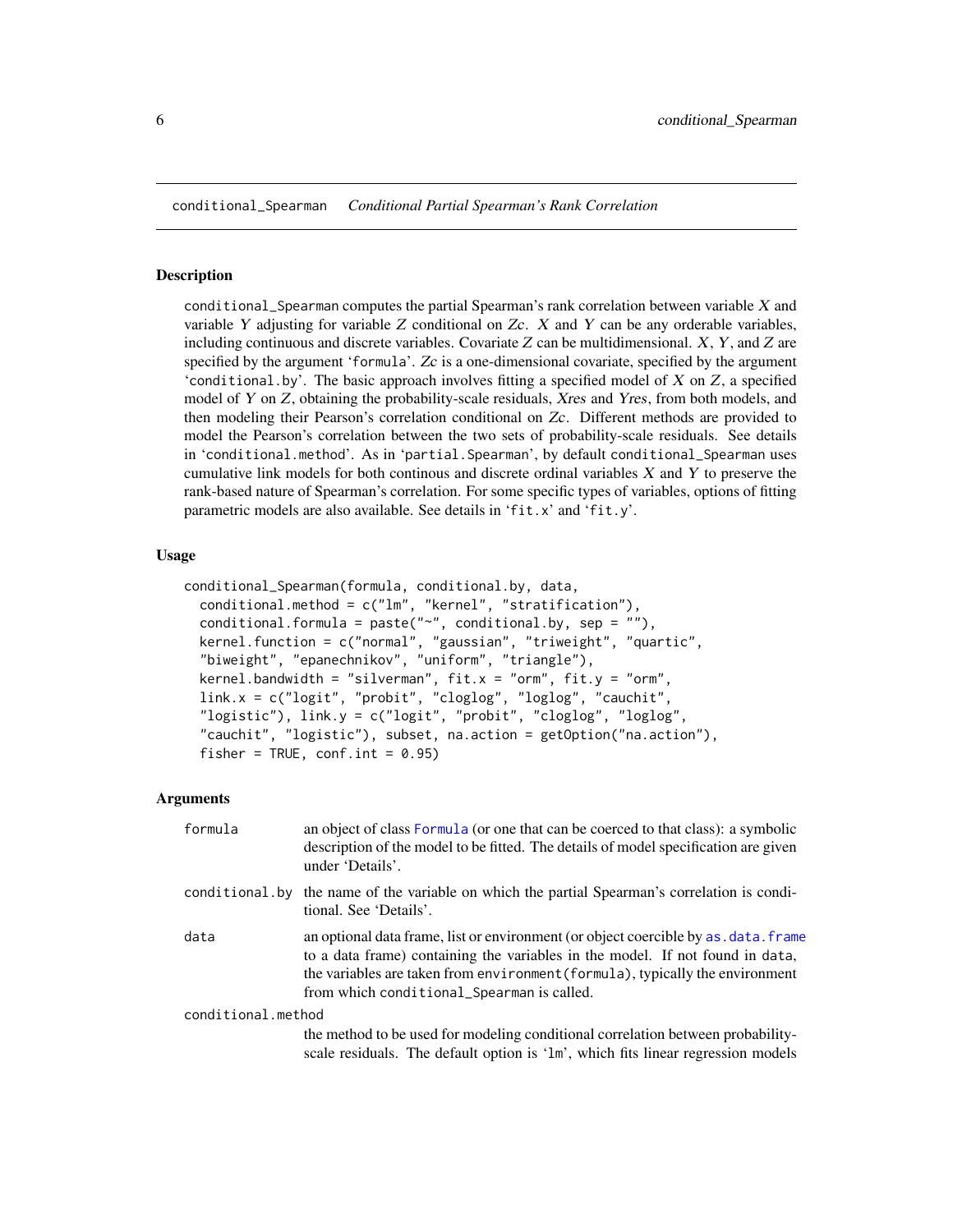for Xres Yres on Zc, Xres $\wedge$ 2 on Zc, and Yres $\wedge$ 2 on Zc, and then uses the fitted values to compute the Pearson's correlation between Xres and Yres conditional on Zc. Other options include 'kernel', which computes correlation between Xres and Yres conditional on Zc using a kernel weighted method, and 'stratification', which computes the correlation between Xres and Yres seperately for each value of Zc.

#### conditional.formula

the formula to be used when 'conditional.method' is specified as 'lm'.

#### kernel.function

the kernel function to be used when 'conditional.method' is specified as 'kernel'. Defaults to 'normal'. Other options are 'triweight', 'quartic', 'biweight', 'epanechnikov', 'uniform', and 'triangle'.

#### kernel.bandwidth

the kernel bandwidth to be used when 'conditional.method' is specified as 'kernel'. The default value is calculated using Silverman' rule. Users can also specify a positive numeric value.

- fit.x, fit.y the fitting functions used for the model of X or Y on Z. The default function is 'orm', which fits cumulative link models for continuous or discrete ordinal variables. Other options include 'lm' (fit linear regression models and obtain the probability-scale residuals by assuming normality), 'lm.emp' (fit linear regression and obtain the probability-scale residuals by empirical ranking), 'poisson' (fit Poisson models for count variables), 'nb' (fit negative binomial models for count variables), and 'logistic' (fit logistic regression models for binary variables).
- link.x, link.y the link family to be used for the ordinal model of  $X$  on  $Z$ . Defaults to 'logit'. Other options are 'probit', 'cloglog', 'cauchit', and 'logistic' (equivalent with 'logit'). Used only when 'fit.x' is 'orm'.
- subset an optional vector specifying a subset of observations to be used in the fitting process.
- na.action action to take when NA present in data.
- fisher logical indicating whether to apply fisher transformation to compute confidence intervals and p-values for the correlation.

conf.int numeric specifying confidence interval coverage.

# Details

To compute the partial Spearman's rank correlation between X and Y adjusting for Z conditional on Zc, 'formula' is specified as  $X \mid Y \sim Z$  and 'conditional. by' is specified as Zc. This indicates that models of  $X \sim Z$  and  $Y \sim Z$  will be fit, and the correlation between the probability-scale residuals from these two models will be modeled conditional on Zc.

#### Value

object of 'conditional\_Spearman' class.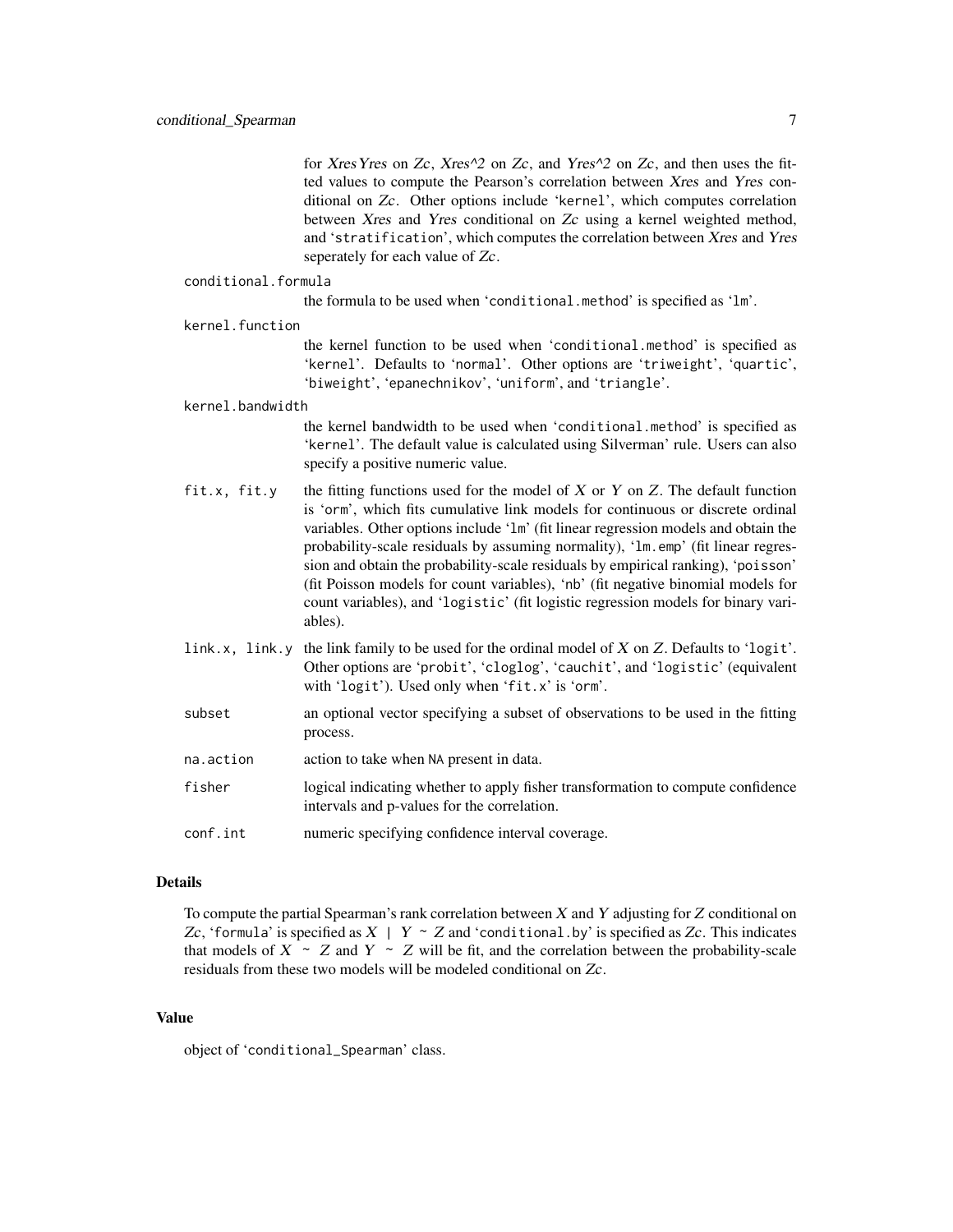# <span id="page-7-0"></span>References

Li C and Shepherd BE (2012) A new residual for ordinal outcomes. *Biometrika*. 99: 473–480.

Shepherd BE, Li C, Liu Q (2016) Probability-scale residuals for continuous, discrete, and censored data. *The Canadian Jouranl of Statistics*. 44:463–476.

Liu Q, Shepherd BE, Wanga V, Li C (2018) Covariate-Adjusted Spearman's Rank Correlation with Probability-Scale Residuals. *Biometrics*. 74:595–605.

#### See Also

[print.conditional\\_Spearman](#page-20-1),[print.conditional\\_Spearman](#page-20-1)

#### Examples

```
data(PResidData)
library(rms)
#### fitting cumulative link models for both Y and W
result <- conditional_Spearman(c|y~ x + w, conditional.by="w",
                                 conditional.method="lm", conditional.formula="~rcs(w)",
                                       fit.x="poisson",fit.y="orm",
                                       data=PResidData, fisher=TRUE)
```
plot(result)

| ٠<br>I<br>×<br>M<br>$\sim$<br>۰. |
|----------------------------------|
|----------------------------------|

Calculates the weighted correlation given a data set and a set of *weights.*

# Description

This is a copy of corr function from the boot package. It calculates the correlation coefficient in weighted form.

#### Usage

 $corr(d, w = rep(1, nrow(d))/nrow(d))$ 

#### Arguments

| d | a matrix with two columns corresponding to the two variables whose correlation<br>we wish to calculate.                                                                                       |
|---|-----------------------------------------------------------------------------------------------------------------------------------------------------------------------------------------------|
| W | a vector of weights to be applied to each pair of observations. The default is<br>equal weights for each pair. Normalization takes place within the function so<br>$sum(w)$ need not equal 1. |

# Value

the correlation coefficient between d[,1] and d[,2].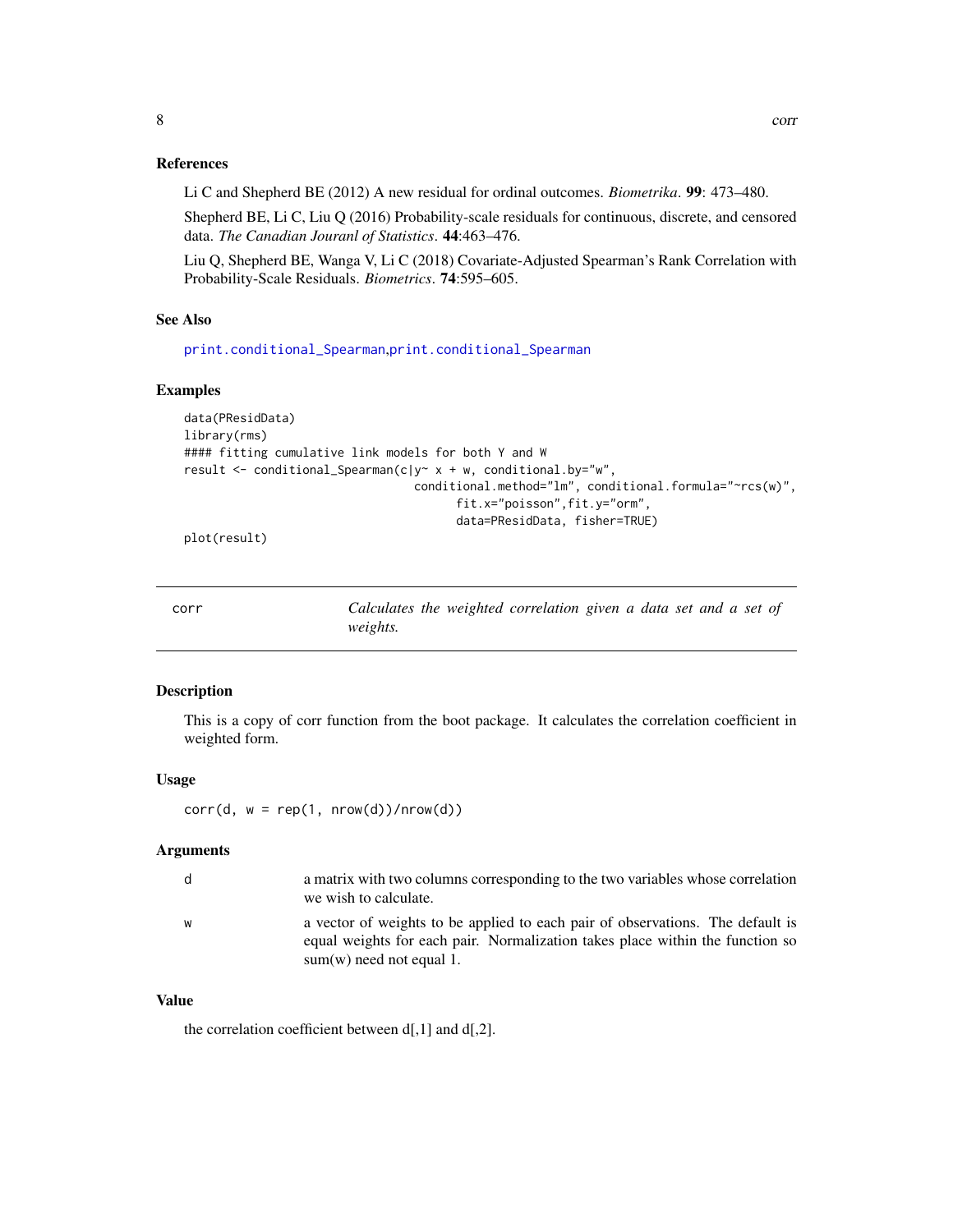<span id="page-8-1"></span><span id="page-8-0"></span>

# Description

countbot tests for independence between an ordered categorical variable, X, and a count variable, Y, conditional on other variables, Z. The basic approach involves fitting an ordinal model of X on  $Z$ , a Poisson or Negative Binomial model of  $Y$  on  $Z$ , and then determining whether there is any residual information between  $X$  and  $Y$ . This is done by computing residuals for both models, calculating their correlation, and testing the null of no residual correlation. This procedure is analogous to test statistic T2 in cobot. Two test statistics (correlations) are currently output. The first is the correlation between probability-scale residuals. The second is the correlation between the Pearson residual for the count outcome model and a latent variable residual for the ordinal model (Li C and Shepherd BE, 2012).

#### Usage

```
countbot(formula, data, link.x = c("logit", "probit", "loglog",
  "cloglog", "cauchit"), fit.y = c("poisson", "negative binomial"),
  subset, na.action = getOption("na.action"), fisher = TRUE,
  conf.int = 0.95)
```

| formula   | an object of class Formula (or one that can be coerced to that class): a symbolic<br>description of the model to be fitted. The details of model specification are given<br>under 'Details'.                                                                                            |
|-----------|-----------------------------------------------------------------------------------------------------------------------------------------------------------------------------------------------------------------------------------------------------------------------------------------|
| data      | an optional data frame, list or environment (or object coercible by as, data, frame<br>to a data frame) containing the variables in the model. If not found in data,<br>the variables are taken from environment (formula), typically the environment<br>from which countbot is called. |
| link.x    | The link family to be used for the ordinal model of $X$ on $Z$ . Defaults to 'logit'.<br>Other options are 'probit', 'cloglog', 'loglog', and 'cauchit'.                                                                                                                                |
| fit.y     | The error distribution for the count model of $Y$ on $Z$ . Defaults to 'poisson'. The<br>other option is 'negative binomial'. If 'negative binomial' is specified,<br>glm, nb is called to fit the count model.                                                                         |
| subset    | an optional vector specifying a subset of observations to be used in the fitting<br>process.                                                                                                                                                                                            |
| na.action | action to take when NA present in data.                                                                                                                                                                                                                                                 |
| fisher    | logical indicating whether to apply fisher transformation to compute confidence<br>intervals and p-values for the correlation.                                                                                                                                                          |
| conf.int  | numeric specifying confidence interval coverage.                                                                                                                                                                                                                                        |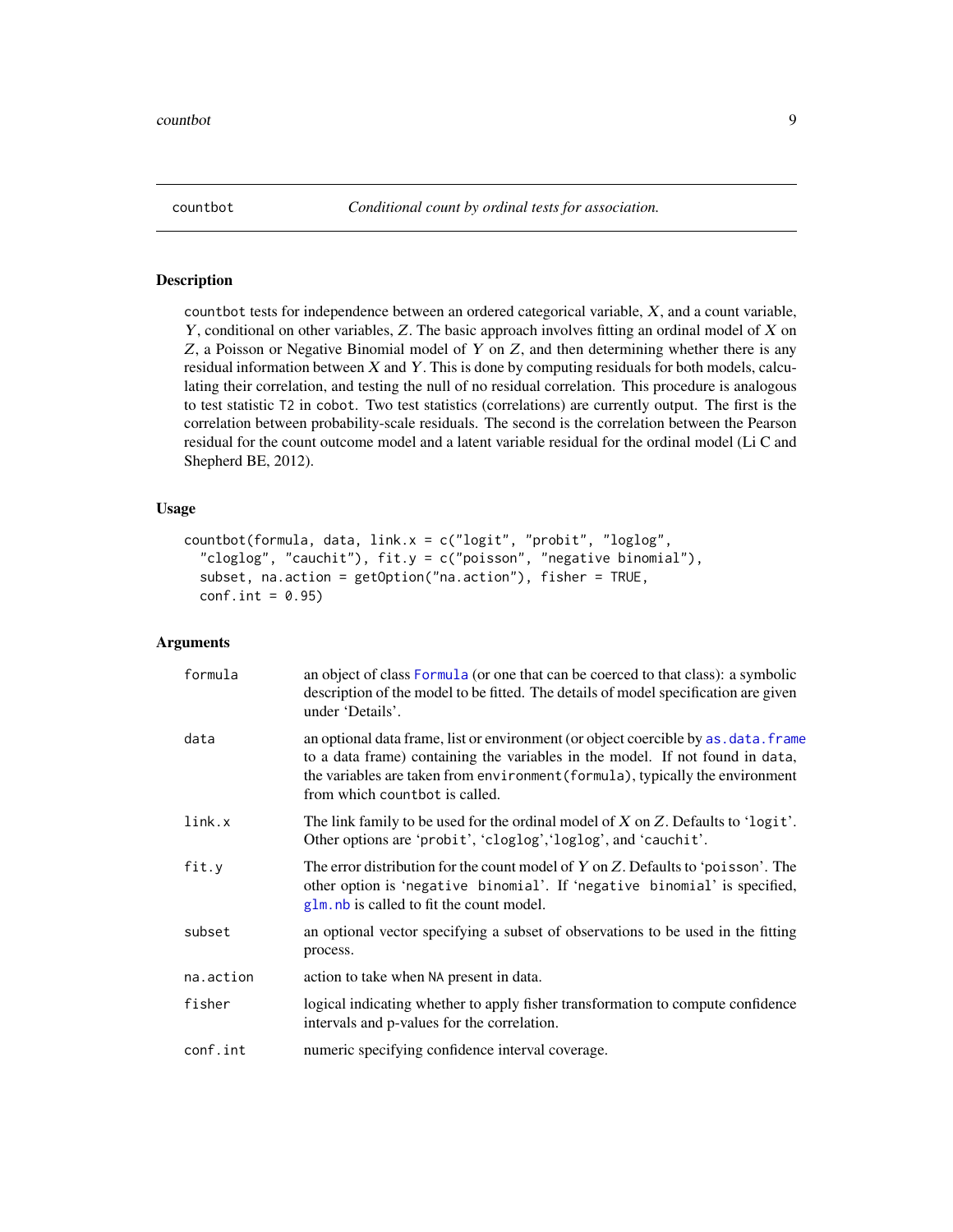# <span id="page-9-0"></span>Details

Formula is specified as  $X \mid Y \sim Z$ . This indicates that models of  $X \sim Z$  and  $Y \sim Z$  will be fit. The null hypothesis to be tested is  $H_0: X$  independent of Y conditional on Z. The ordinal variable,  $X$ , must precede the  $|$  and be a factor variable, and  $Y$  must be an integer.

# Value

object of 'cocobot' class.

#### References

Li C and Shepherd BE (2012) A new residual for ordinal outcomes. *Biometrika*. 99: 473–480.

Shepherd BE, Li C, Liu Q (submitted) Probability-scale residuals for continuous, discrete, and censored data.

#### Examples

```
data(PResidData)
countbot(x|c ~z, fit.y="poisson",data=PResidData)
countbot(x|c ~z, fit.y="negative binomial",data=PResidData)
```
diagn *Extract or construct a diagonal matrix.*

#### Description

This works like [diag](#page-0-0) except when  $x$  is a single integer value. If  $x$  is a single integer value then it assumes that you want a 1 by 1 matrix with the value set to x

#### Usage

 $diagn(x = 1, nrow = length(x), ncol = nrow)$ 

# Arguments

|            | a matrix, vector or 1D array, or missing.                  |
|------------|------------------------------------------------------------|
| nrow, ncol | optional dimensions for the result when x is not a matrix. |

#### Value

matrix with diagonal elements set to x

# See Also

[diag](#page-0-0)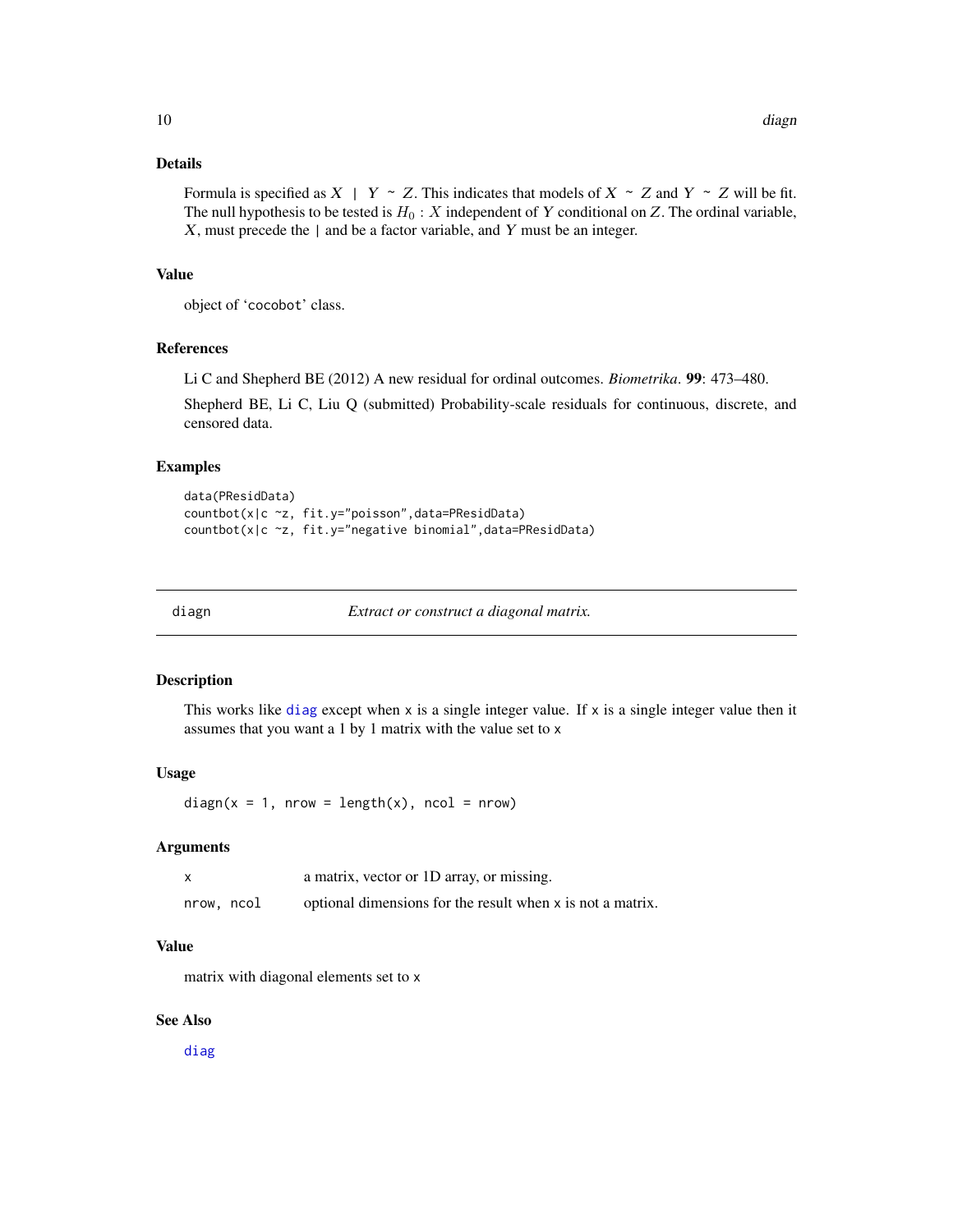#### <span id="page-10-0"></span>GKGamma 11

# Examples

diag(5) diagn(5)

GKGamma *Goodman-Kruskal's* γ

# Description

Computes Goodman-Kruskal's  $\gamma$ 

#### Usage

GKGamma(M)

# Arguments

| a matrix |
|----------|
|          |

#### Value

| scon  | concordance                                                                                              |
|-------|----------------------------------------------------------------------------------------------------------|
| sdis  | disconcordance                                                                                           |
| gamma | a real number between -1 and 1. calculated as $\text{gamma} = \frac{\text{scon-sdis}}{\text{scon+sdis}}$ |

#### References

Goodman LA, Kruskal WH (1954) Measures of association for cross classifications, Journal of the American Statistical Association, 49, 732-764.

kernel.function *kernel.function*

# Description

kernel.function calculates several kernel functions (uniform, triangle, epanechnikov, biweight, triweight, gaussian).

# Usage

```
kernel.function(u, kernel = "normal", product = TRUE)
```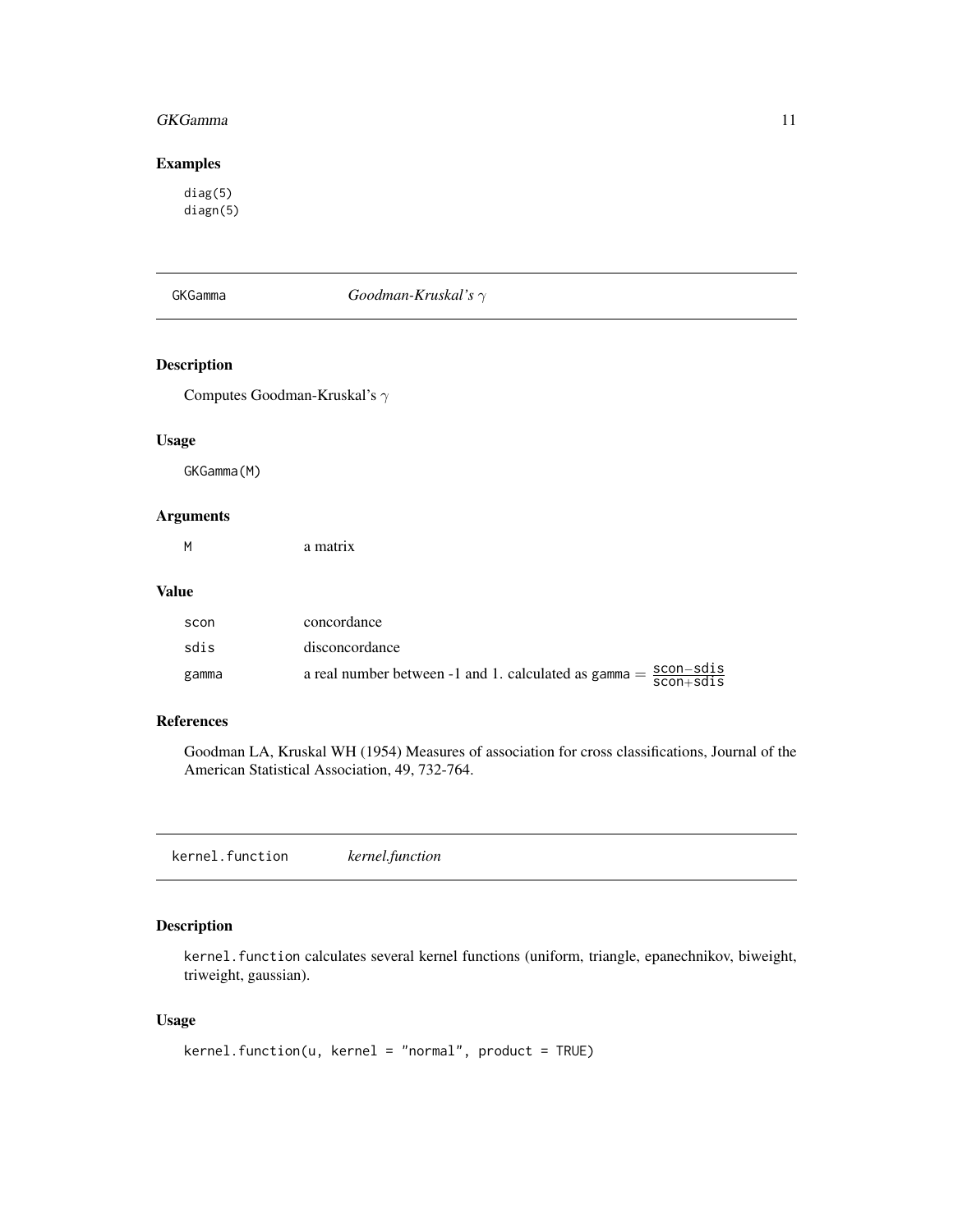<span id="page-11-0"></span>12 megabot negative and the set of the set of the set of the set of the set of the set of the set of the set of the set of the set of the set of the set of the set of the set of the set of the set of the set of the set of

#### Arguments

| - u     | n x d matrix                 |
|---------|------------------------------|
| kernel  | text string                  |
| product | or spherical kernel if $d>1$ |

#### Details

slightly modified version of the kernel.function from the gplm package. The kernel parameter is a text string specifying the univariate kernel function which is either the gaussian pdf or proportional to  $(1-\text{lul/p})^q$ q. Possible text strings are "triangle" (p=q=1), "uniform" (p=1, q=0), "epanechnikov"  $(p=2, q=1)$ , "biweight" or "quartic" ( $p=q=2$ ), "triweight" ( $p=2, q=3$ ), "gaussian" or "normal" (gaussian pdf). The multivariate kernels are obtained by a product of unvariate kernels  $K(u_1) \dots K(u_d)$ or by a spherical (radially symmetric) kernel proportional to K(||u||). (The resulting kernel is a density, i.e. integrates to 1.)

#### Value

matrix with diagonal elements set to x

megabot *Conditional tests for association.*

## Description

megabot tests for correlation between a variable,  $X$ , and another variable,  $Y$ , conditional on other variables, Z. The basic approach involves fitting an specified model of X on Z, a specified model of Y on  $Z$ , and then determining whether there is any remaining information between  $X$  and  $Y$ . This is done by computing residuals for both models, calculating their correlation, and testing the null of no residual correlation. The test statistic output is the correlation between probability-scale residuals. X and Y can be continous or ordered discrete variables. megabot replicates the functionality of [cobot](#page-2-1), [cocobot](#page-3-1), and [countbot](#page-8-1)

#### Usage

```
megabot(formula, data, fit.x, fit.y, link.x = c("logit", "probit",
  "cloglog", "loglog", "cauchit", "logistic"), link.y = c("logit",
  "probit", "cloglog", "loglog", "cauchit", "logistic"), subset,
  na. action = getOption("na.action"), fisher = TRUE, conf.int = <math>0.95</math>)
```
#### Arguments

formula an object of class [Formula](#page-0-0) (or one that can be coerced to that class): a symbolic description of the model to be fitted. The details of model specification are given under 'Details'.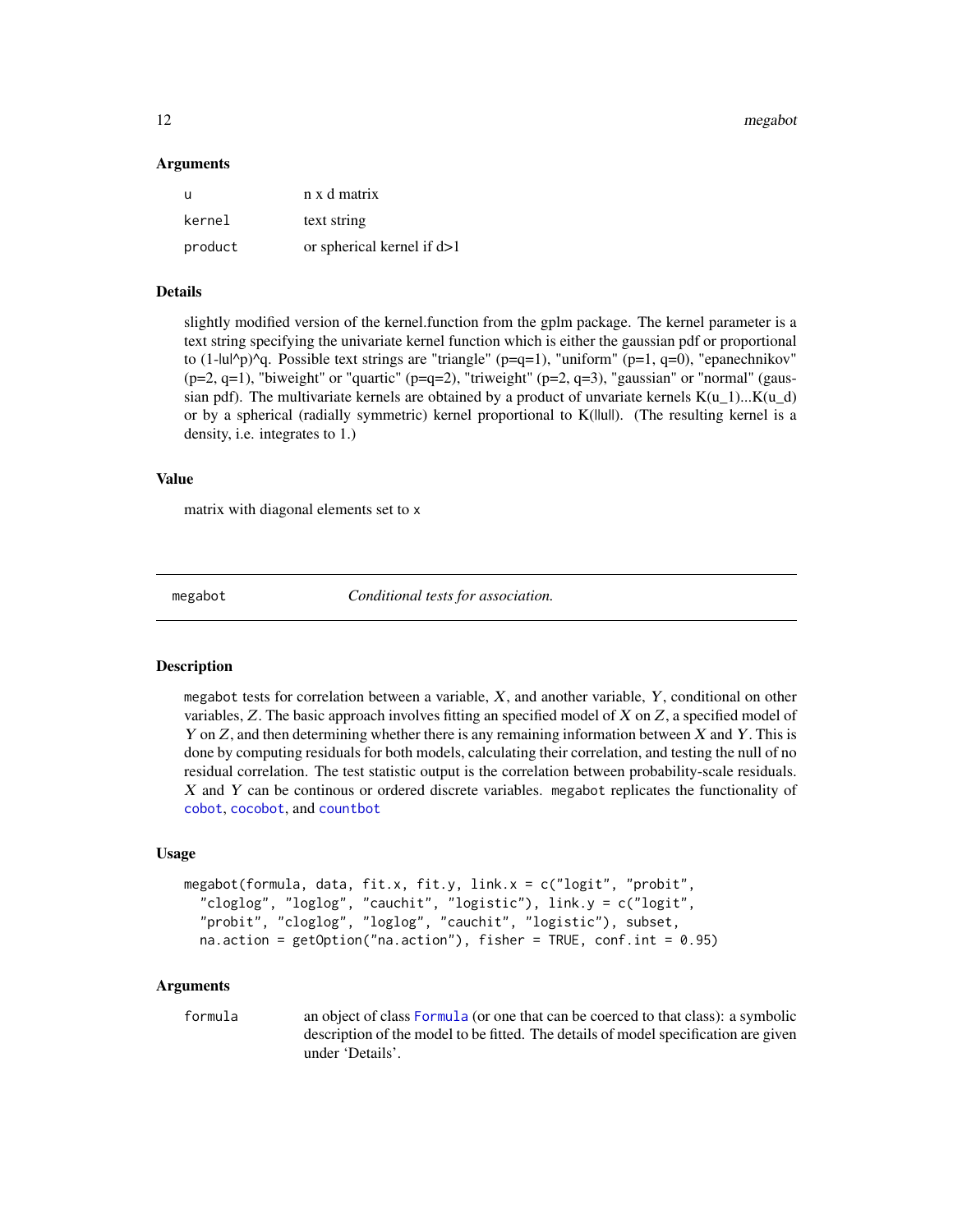#### <span id="page-12-0"></span>newpolr and the set of the set of the set of the set of the set of the set of the set of the set of the set of the set of the set of the set of the set of the set of the set of the set of the set of the set of the set of t

| data         | an optional data frame, list or environment (or object coercible by as . data. frame<br>to a data frame) containing the variables in the model. If not found in data,<br>the variables are taken from environment (formula), typically the environment<br>from which megabot is called. |
|--------------|-----------------------------------------------------------------------------------------------------------------------------------------------------------------------------------------------------------------------------------------------------------------------------------------|
| fit.x, fit.y | The fitting function used for the model of $X$ or $Y$ on $Z$ . Options are 'ordinal',<br>'lm', 'lm.emp', 'poisson', 'nb', and 'orm'.                                                                                                                                                    |
|              | link.x, link.y The link family to be used for the ordinal model of X on Z. Defaults to 'logit'.<br>Other options are 'probit', 'cloglog', 'loglog', 'cauchit', and 'logistic' (equivalent<br>with 'logit'). Used only when 'fit.x' is either 'ordinal' or 'orm'.                        |
| subset       | an optional vector specifying a subset of observations to be used in the fitting<br>process.                                                                                                                                                                                            |
| na.action    | action to take when NA present in data.                                                                                                                                                                                                                                                 |
| fisher       | logical indicating whether to apply fisher transformation to compute confidence<br>intervals and p-values for the correlation.                                                                                                                                                          |
| conf.int     | numeric specifying confidence interval coverage.                                                                                                                                                                                                                                        |

# Details

Formula is specified as  $X \mid Y \sim Z$ . This indicates that models of  $X \sim Z$  and  $Y \sim Z$  will be fit. The null hypothesis to be tested is  $H_0: X$  independent of Y conditional on Z.

# Value

object of 'cocobot' class.

#### References

Li C and Shepherd BE (2012) A new residual for ordinal outcomes. *Biometrika*. 99: 473–480.

Shepherd BE, Li C, Liu Q (submitted) Probability-scale residuals for continuous, discrete, and censored data.

# Examples

```
data(PResidData)
megabot(y|w ~ z, fit.x="ordinal", fit.y="lm.emp", data=PResidData)
```
newpolr *slightly modified version of polr from MASS*

# Description

slightly modified version of polr from MASS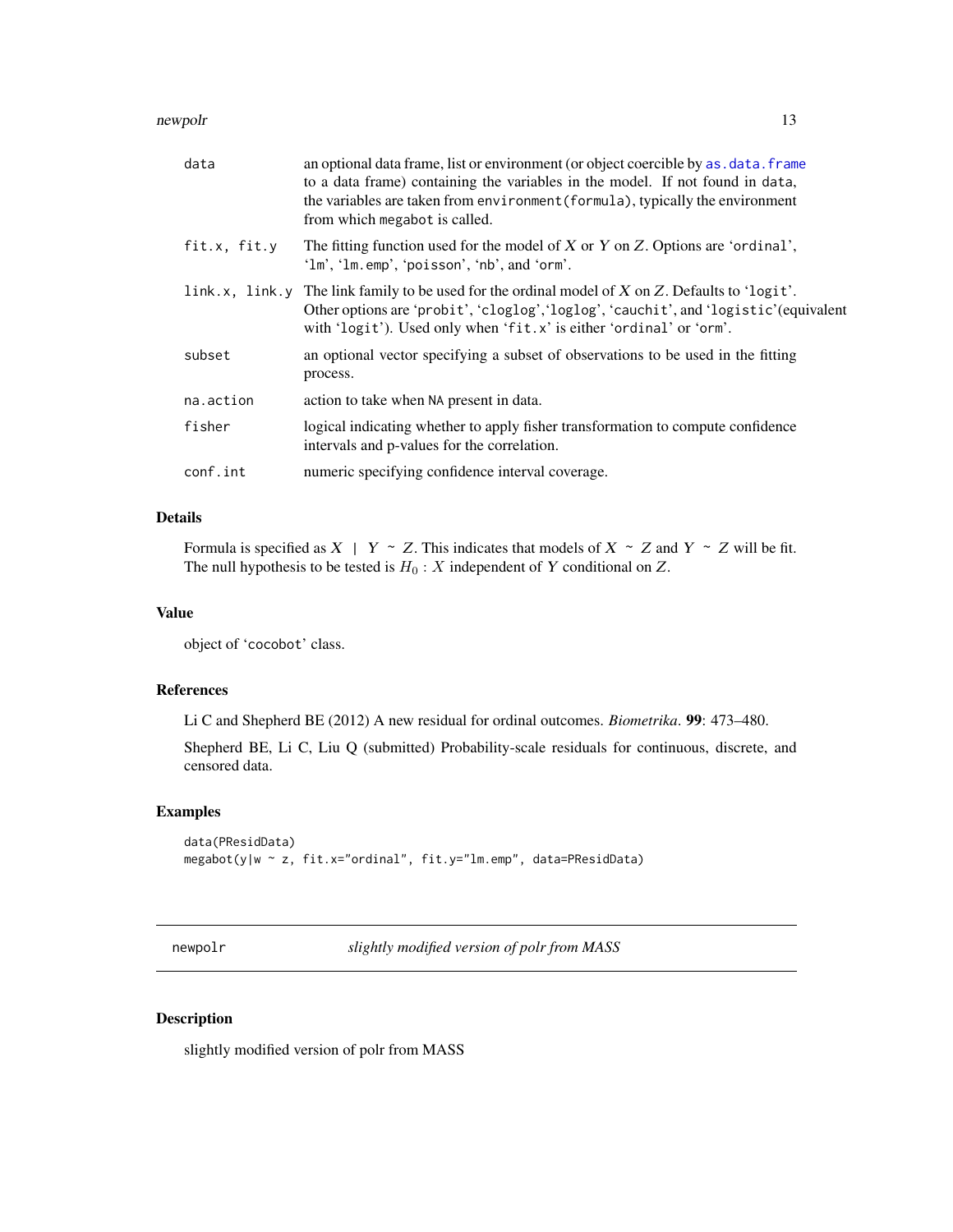# <span id="page-13-0"></span>Usage

```
newpolr(formula, data, weights, start, ..., subset, na.action,
 contrasts = NULL, Hess = FALSE, model = TRUE, method = c("logit",
  "probit", "cloglog", "loglog", "cauchit"))
```
# Arguments

| formula   | a formula                                                                                                                                                                                                                                                                             |
|-----------|---------------------------------------------------------------------------------------------------------------------------------------------------------------------------------------------------------------------------------------------------------------------------------------|
| data      | an optional data frame, list or environment (or object coercible by as . data. frame<br>to a data frame) containing the variables in the model. If not found in data,<br>the variables are taken from environment (formula), typically the environment<br>from which cobot is called. |
| weights   | optional case weights in fitting. Default to 1.                                                                                                                                                                                                                                       |
| start     | initial values for the parameters.                                                                                                                                                                                                                                                    |
| $\ddots$  | additional arguments to be passed to optim, most often a control argument.                                                                                                                                                                                                            |
| subset    | an optional vector specifying a subset of observations to be used in the fitting<br>process.                                                                                                                                                                                          |
| na.action | a function which indicates what should happen when the data contain NAs. The<br>default is is na. fail. Another possible value is NULL, no action. Value na. exclude<br>can be useful.                                                                                                |
| contrasts | a list of contrasts to be used for some or all of the factors appearing as variables<br>in the model formula.                                                                                                                                                                         |
| Hess      | logical for whether the Hessian (the observed information matrix) should be<br>returned. Use this if you intend to call summary or vcov on the fit.                                                                                                                                   |
| model     | logical for whether the model matrix should be returned.                                                                                                                                                                                                                              |
| method    | logistic or probit or complementary log-log, loglog, or cauchit (corresponding<br>to a Cauchy latent variable).                                                                                                                                                                       |

# Value

A object of class "polr". This has components

| coefficients  | the coefficients of the linear predictor, which has no intercept.                                      |  |
|---------------|--------------------------------------------------------------------------------------------------------|--|
| zeta          | the intercepts for the class boundaries.                                                               |  |
| deviance      | the residual deviance.                                                                                 |  |
| fitted.values | a matrix, with a column for each level of the response.                                                |  |
| lev           | the names of the response levels.                                                                      |  |
| terms         | the terms structure describing the model.                                                              |  |
| df.residual   | the number of residual degrees of freedoms, calculated using the weights.                              |  |
| edf           | the (effective) number of degrees of freedom used by the model                                         |  |
| n, nobs       | the (effective) number of observations, calculated using the weights. (nobs is<br>for use by stepAIC). |  |
| call          | the matched call.                                                                                      |  |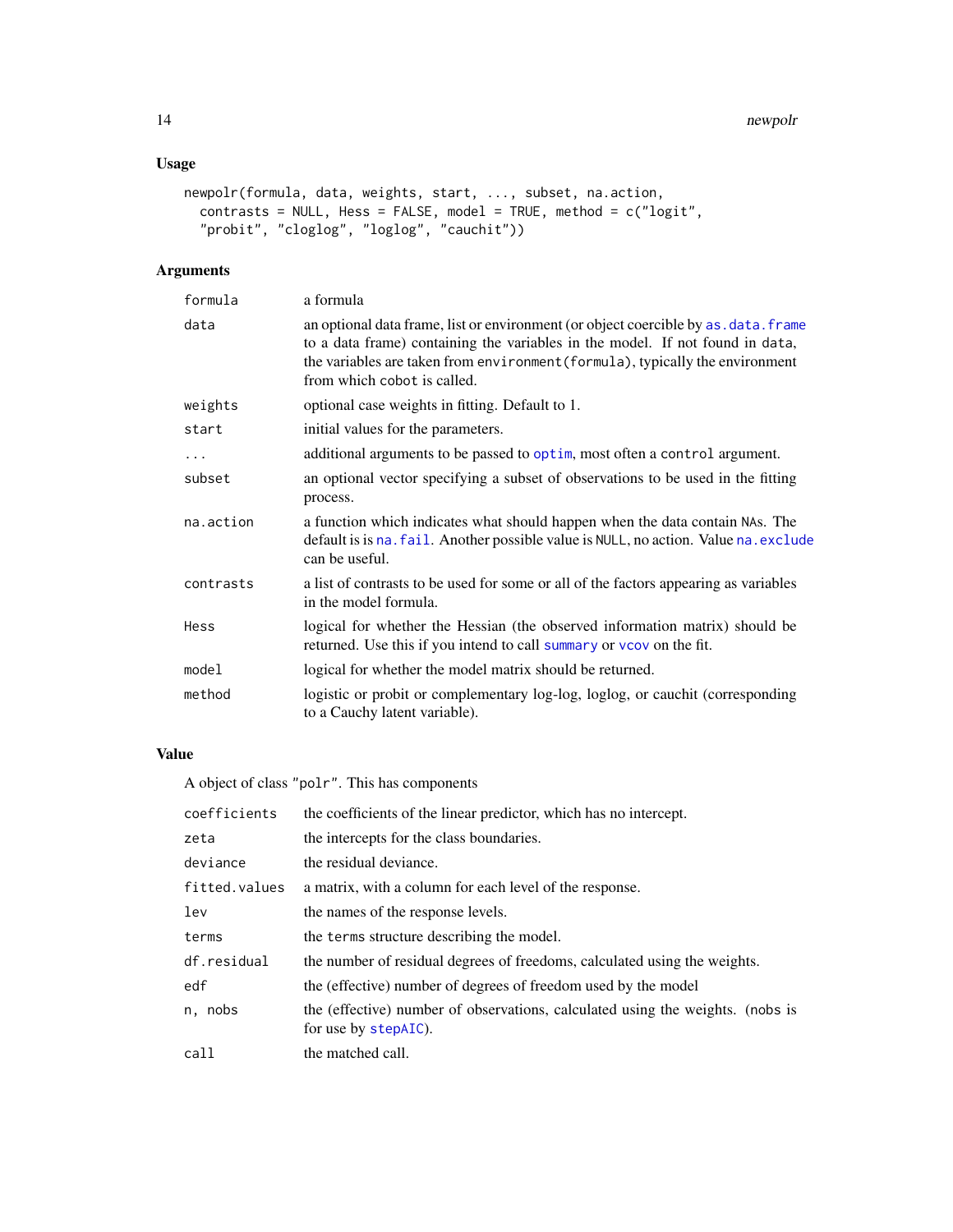#### <span id="page-14-0"></span>partial\_Spearman 15

| method         | the matched method used.                                                                                |
|----------------|---------------------------------------------------------------------------------------------------------|
| convergence    | the convergence code returned by optim.                                                                 |
| niter          | the number of function and gradient evaluations used by optim.                                          |
| 1 <sub>p</sub> | the linear predictor (including any offset).                                                            |
| Hessian        | (if Hess is true). Note that this is a numerical approximation derived from the<br>optimization proces. |
| model          | (if model is true).                                                                                     |

#### References

polr from MASS

#### See Also

[optim](#page-0-0), [glm](#page-0-0), [multinom](#page-0-0)

partial\_Spearman *Partial Spearman's Rank Correlation*

#### Description

partial\_Spearman computes the partial Spearman's rank correlation between variable  $X$  and variable Y adjusting for other variables,  $Z$ . The basic approach involves fitting a specified model of  $X$ on  $Z$ , a specified model of Y on  $Z$ , obtaining the probability-scale residuals from both models, and then calculating their Pearson's correlation.  $X$  and  $Y$  can be any orderable variables, including continuous or discrete variables. By default, partial\_Spearman uses cumulative probability models (also referred as cumulative link models in literature) for both  $X$  on  $Z$  and  $Y$  on  $Z$  to preserve the rank-based nature of Spearman's correlation, since the model fit of cumulative probability models only depends on the order information of variables. However, for some specific types of variables, options of fitting parametric models are also available. See details in fit.x and fit.y

#### Usage

```
partial_Spearman(formula, data, fit.x = "orm", fit.y = "orm",
  link.x = c("logit", "probit", "cloglog", "loglog", "cauchit",
  "logistic"), link.y = c("logit", "probit", "cloglog", "loglog",
  "cauchit", "logistic"), subset, na.action = getOption("na.action"),
  fisher = TRUE, conf.int = 0.95)
```
#### Arguments

formula an object of class [Formula](#page-0-0) (or one that can be coerced to that class): a symbolic description of the model to be fitted. The details of model specification are given under 'Details'.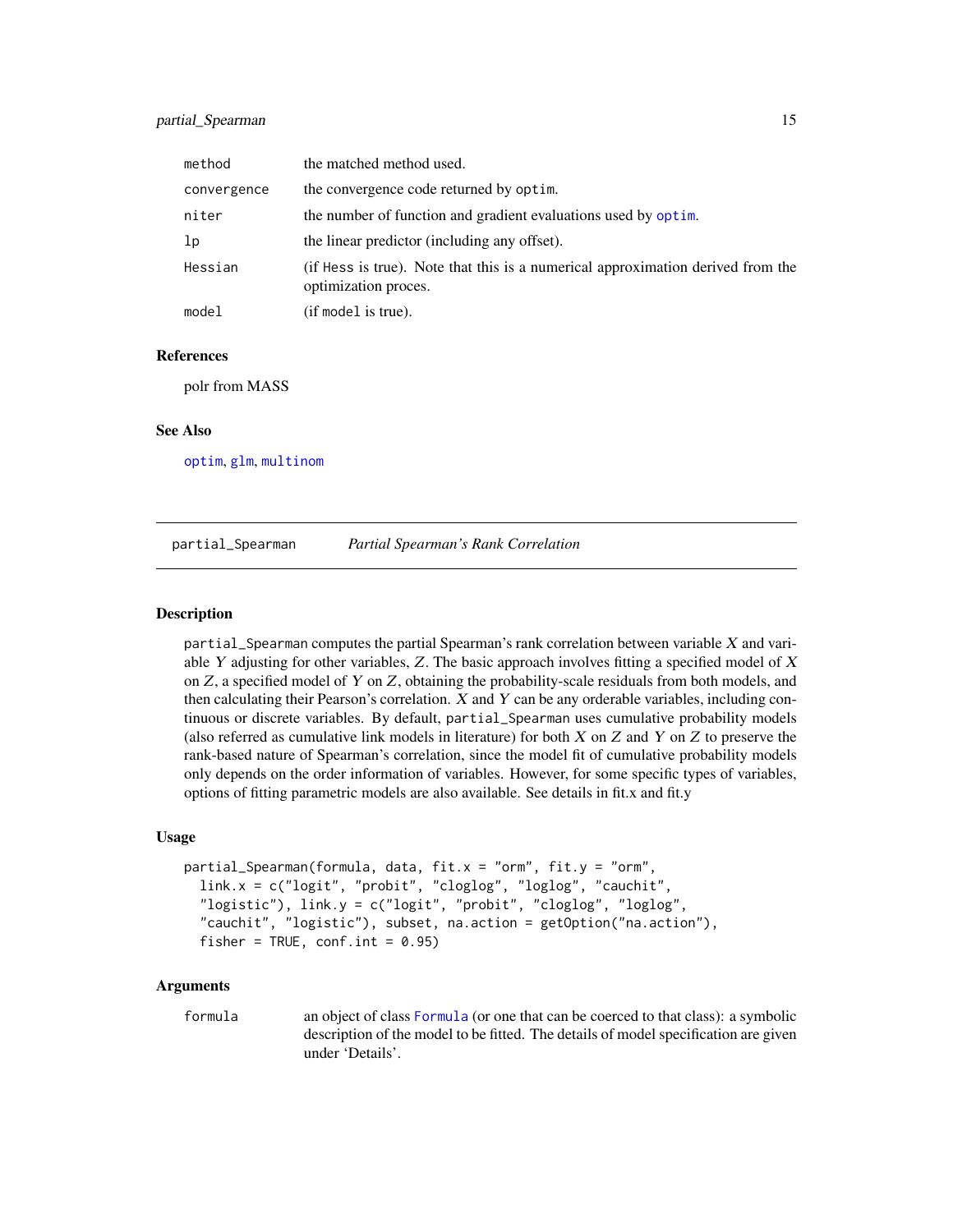<span id="page-15-0"></span>

| data         | an optional data frame, list or environment (or object coercible by as . data. frame<br>to a data frame) containing the variables in the model. If not found in data,<br>the variables are taken from environment (formula), typically the environment<br>from which partial_Spearman is called.                                                                                                                                                                                                                                                                                                                                                              |
|--------------|---------------------------------------------------------------------------------------------------------------------------------------------------------------------------------------------------------------------------------------------------------------------------------------------------------------------------------------------------------------------------------------------------------------------------------------------------------------------------------------------------------------------------------------------------------------------------------------------------------------------------------------------------------------|
| fit.x, fit.y | the fitting functions used for the models of X or Y on Z. The default function<br>is 'orm', which fits cumulative probability models for continuous or discrete<br>ordinal variables. Other options include '1m', which fits linear regression models<br>and obtains the probability-scale residuals by assuming normality; '1m. emp',<br>which fits linear regression models and obtains the probability-scale residuals<br>by empirical ranking; 'poisson', which fits Poisson models for count variables;<br>'nb', which fits negative binomial models for count variables; and 'logistic',<br>which fits logistic regression models for binary variables. |
|              | link.x, link.y the link family to be used for the ordinal model of $X$ on $Z$ . Defaults to 'logit'.<br>Other options are 'probit', 'cloglog', 'loglog', 'cauchit' and 'logistic'<br>(equivalent with 'logit'). Used only when 'fit.x' is 'orm'.                                                                                                                                                                                                                                                                                                                                                                                                              |
| subset       | an optional vector specifying a subset of observations to be used in the fitting<br>process.                                                                                                                                                                                                                                                                                                                                                                                                                                                                                                                                                                  |
| na.action    | action to take when NA present in data.                                                                                                                                                                                                                                                                                                                                                                                                                                                                                                                                                                                                                       |
| fisher       | logical indicating whether to apply fisher transformation to compute confidence<br>intervals and p-values for the correlation.                                                                                                                                                                                                                                                                                                                                                                                                                                                                                                                                |
| conf.int     | numeric specifying confidence interval coverage.                                                                                                                                                                                                                                                                                                                                                                                                                                                                                                                                                                                                              |
|              |                                                                                                                                                                                                                                                                                                                                                                                                                                                                                                                                                                                                                                                               |

# Details

To compute the partial Spearman's rank correlation between  $X$  and  $Y$  adjusting for  $Z$ , 'formula' is specified as  $X \mid Y \sim Z$ . This indicates that models of  $X \sim Z$  and  $Y \sim Z$  will be fit.

# Value

object of 'partial\_Spearman' class.

### References

Li C and Shepherd BE (2012) A new residual for ordinal outcomes. *Biometrika*. 99: 473–480.

Shepherd BE, Li C, Liu Q (2016) Probability-scale residuals for continuous, discrete, and censored data. *The Canadian Jouranl of Statistics*. 44:463–476.

Liu Q, Shepherd BE, Wanga V, Li C (2018) Covariate-Adjusted Spearman's Rank Correlation with Probability-Scale Residuals. *Biometrics*. 74:595–605.

# See Also

[print.partial\\_Spearman](#page-20-2)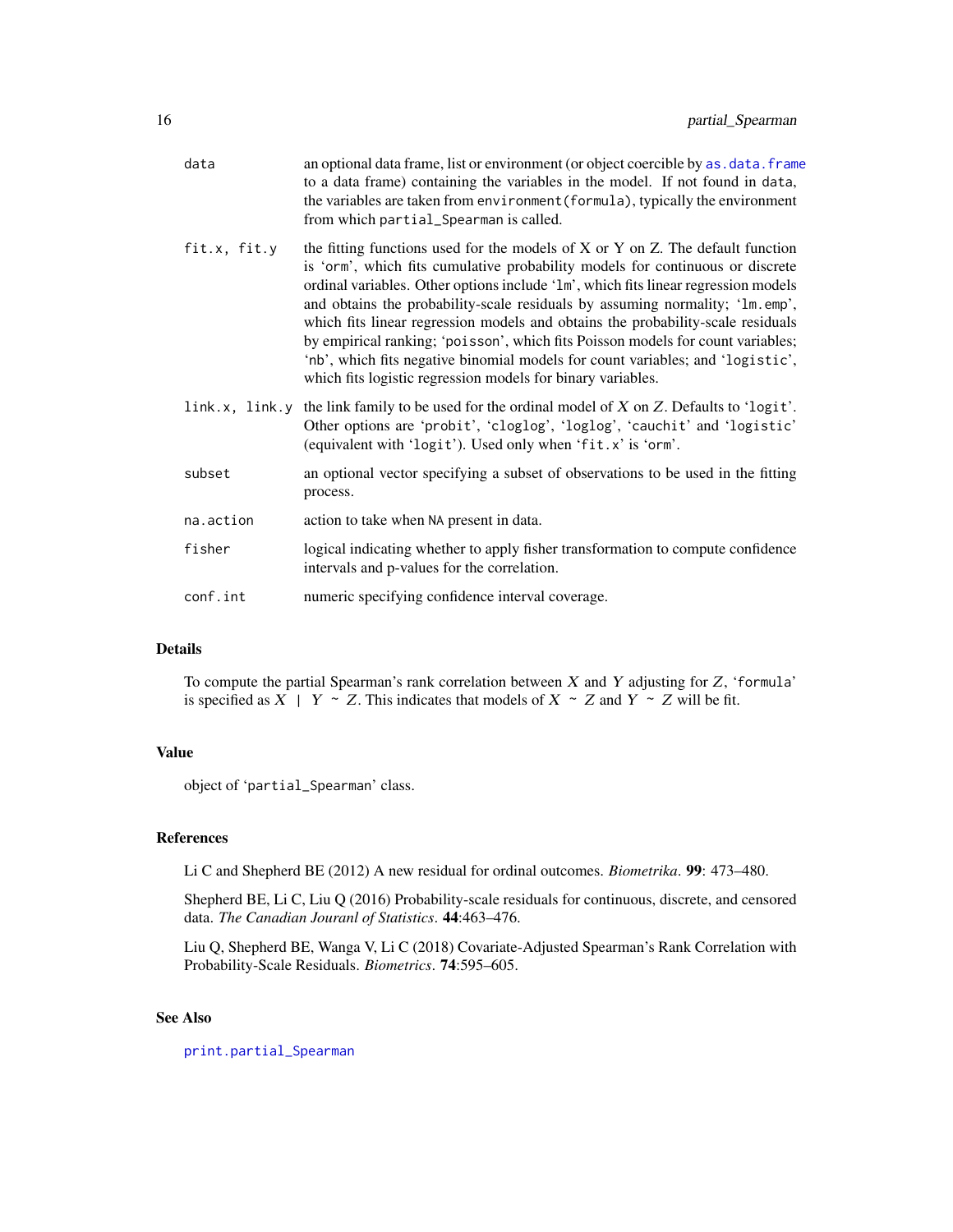# <span id="page-16-0"></span>plot.conditional\_Spearman 17

#### Examples

```
data(PResidData)
#### fitting cumulative probability models for both Y and W
partial_Spearman(c|w ~ z,data=PResidData)
#### fitting a cumulative probability model for W and a poisson model for c
partial_Spearman(c|w~z, fit.x="poisson",data=PResidData)
partial_Spearman(c|w~z, fit.x="poisson", fit.y="lm.emp", data=PResidData )
```
plot.conditional\_Spearman

*conditional\_Spearman class plot method*

### Description

conditional\_Spearman class plot method

#### Usage

## S3 method for class 'conditional\_Spearman'  $plot(x, \ldots)$ 

#### Arguments

|                         | conditional_Spearman object      |
|-------------------------|----------------------------------|
| $\cdot$ $\cdot$ $\cdot$ | arguments passed to plot.default |

presid *Probability-scale residual*

# Description

presid calculates the probability-scale residual for various model function objects. Currently supported models include [glm](#page-0-0) (Poisson, binomial, and gaussian families),  $\text{lm}$  $\text{lm}$  $\text{lm}$  in the stats library; [survreg](#page-0-0) (Weibull, exponential, gaussian, logistic, and lognormal distributions) and [coxph](#page-0-0) in the survival library; [polr](#page-0-0) and [glm.nb](#page-0-0) in the MASS library; and [ols](#page-0-0), [cph](#page-0-0), [lrm](#page-0-0), [orm](#page-0-0), [psm](#page-0-0), and [Glm](#page-0-0) in the rms library.

#### Usage

```
presid(object, ...)
```

| object   | The model object for which the probability-scale residual is calculated |
|----------|-------------------------------------------------------------------------|
| $\cdots$ | Additional arguements passed to methods                                 |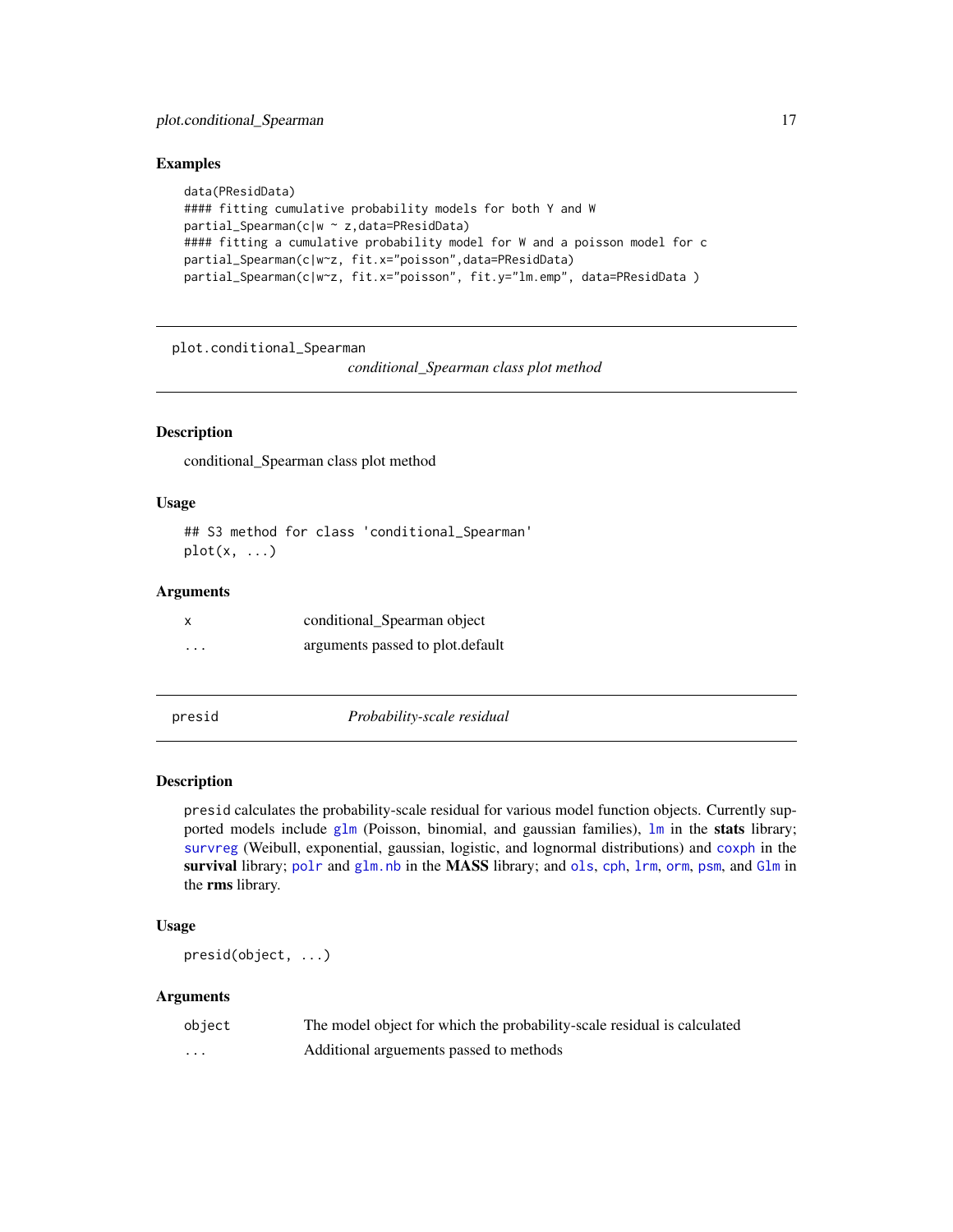#### Details

Probability-scale residual is  $P(Y \le y) - P(Y > y)$  where y is the observed outcome and Y is a random variable from the fitted distribution.

### Value

The probability-scale residual for the model

#### References

Shepherd BE, Li C, Liu Q (2016) Probability-scale residuals for continuous, discrete, and censored data. *The Canadian Jouranl of Statistics*. 44:463–476.

Li C and Shepherd BE (2012) A new residual for ordinal outcomes. *Biometrika*. 99: 473–480.

# Examples

```
library(survival)
library(stats)
set.seed(100)
n < - 1000x \leq -rnorm(n)t < - rweibull(n, shape=1/3, scale=exp(x))
c < - rexp(n, 1/3)
y \leftarrow \text{pmin}(t, c)d \le -ifelse(t \le -c, 1, 0)mod.survreg \leq survreg(Surv(y, d) \sim x, dist="weibull")
summary(presid(mod.survreg))
plot(x, presid(mod.survreg))
##### example for proprotional hazards model
n < - 1000x \leq -rnorm(n)beta0 < -1beta1 <- 0.5
t \leq -\text{resp}(n, \text{ rate} = \exp(\text{beta} + \text{beta} + x))c \leq - rexp(n, rate=1)
y \le - ifelse(t\le c, t, c)
delta <- as.integer(t<c)
mod.coxph <- coxph(Surv(y, delta) \sim x)
presid <- presid(mod.coxph)
plot(x, presid, cex=0.4, col=delta+2)
#### example for Negative Binomial regression
library(MASS)
n < - 1000beta0 < -1beta1 <- 0.5
```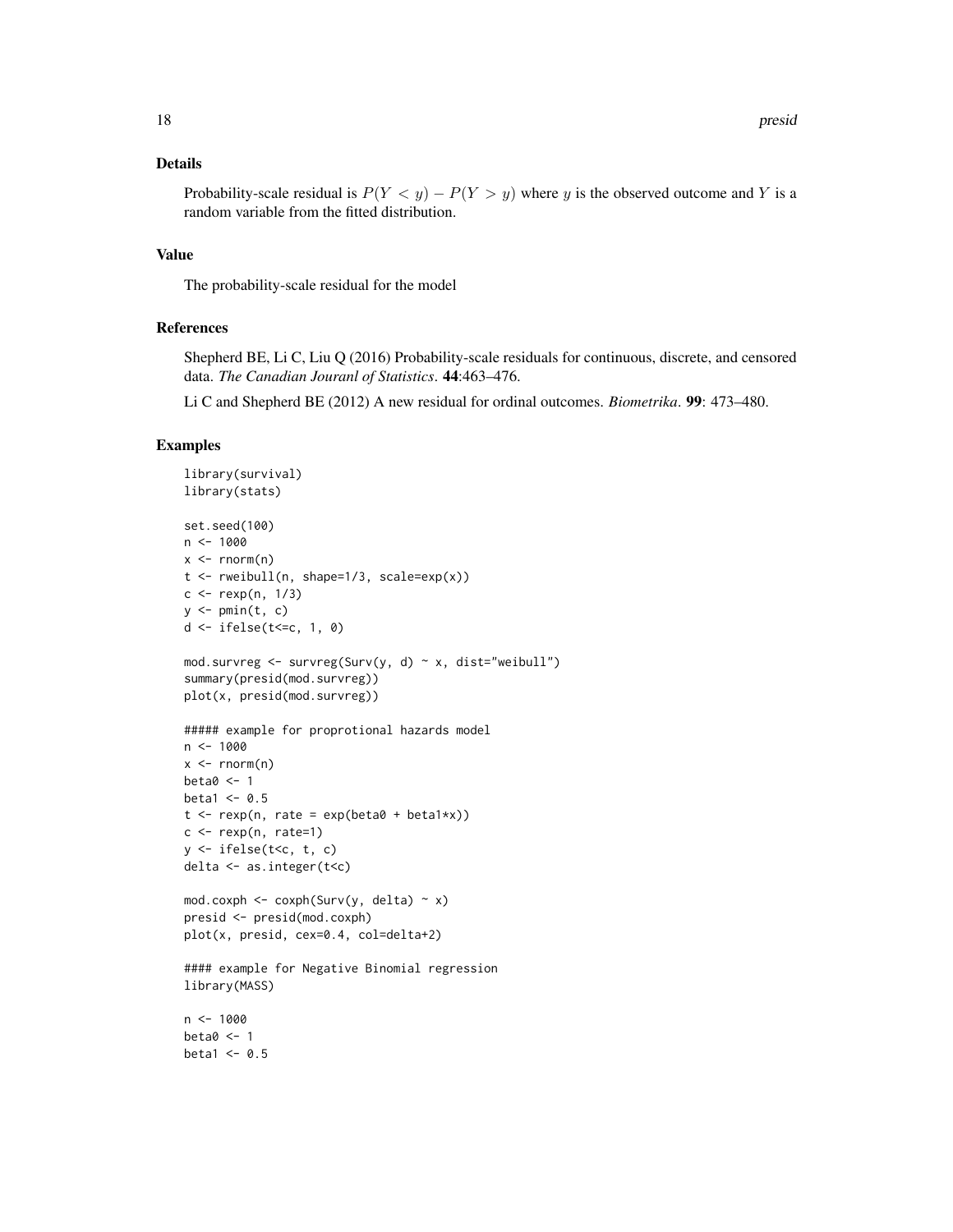#### <span id="page-18-0"></span>PResidData 19

```
x \leftarrow runif(n, min=-3, max=3)y <- rnbinom(n, mu=exp(beta0 + beta1*x), size=3)
mod.glm.nb < -glm.nb(y~x)presid <- presid(mod.glm.nb)
summary(presid)
plot(x, presid, cex=0.4)
##### example for proportional odds model
library(MASS)
n <- 1000
x < - rnorm(n)y \le - numeric(n)
alpha = c(-1, 0, 1, 2)beta <-1py <- (1 + \exp(-\text{ outer}(\text{alpha}, \text{beta} x, "+"))) ^ (-1)
aa = runif(n)for(i in 1:n)
 y[i] = sum(aa[i] > py[, i])y <- as.factor(y)
mod.polr <- polr(y~x, method="logistic")
summary(mod.polr)
presid <- presid(mod.polr)
summary(presid)
plot(x, presid, cex=0.4)
```
PResidData *Example Dataset for PResiduals Package*

# Description

This is a dataset used in Examples Section of PResiduals package help files.

#### Usage

PResidData

### Format

A data frame with 200 rows and 5 variables:

- x an ordered categorical variable with 5 levels
- y an ordered categorical variable with 4 levels
- z a continuous variable
- w a continuous variable
- c a count variable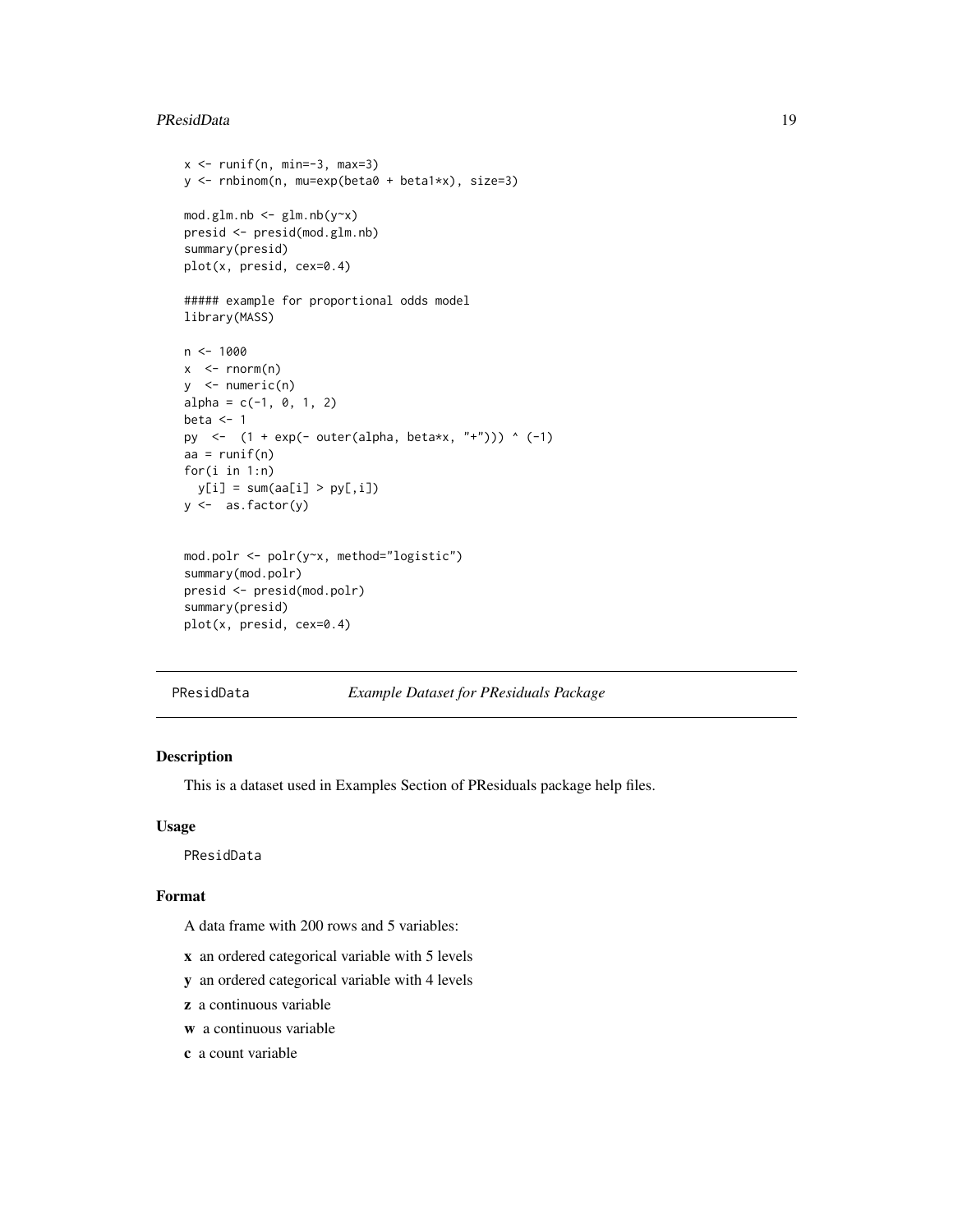# <span id="page-19-0"></span>Source

Simulated

print.cobot *cobot class print method*

# Description

cobot class print method

# Usage

## S3 method for class 'cobot'  $print(x, \ldots)$ 

# Arguments

|          | cobot object                      |
|----------|-----------------------------------|
| $\cdots$ | arguments passed to print.default |

| print.cocobot | cocobot class print method |  |
|---------------|----------------------------|--|
|---------------|----------------------------|--|

# Description

cocobot class print method

# Usage

```
## S3 method for class 'cocobot'
print(x, \ldots)
```

|   | cocobot object                    |
|---|-----------------------------------|
| . | arguments passed to print.default |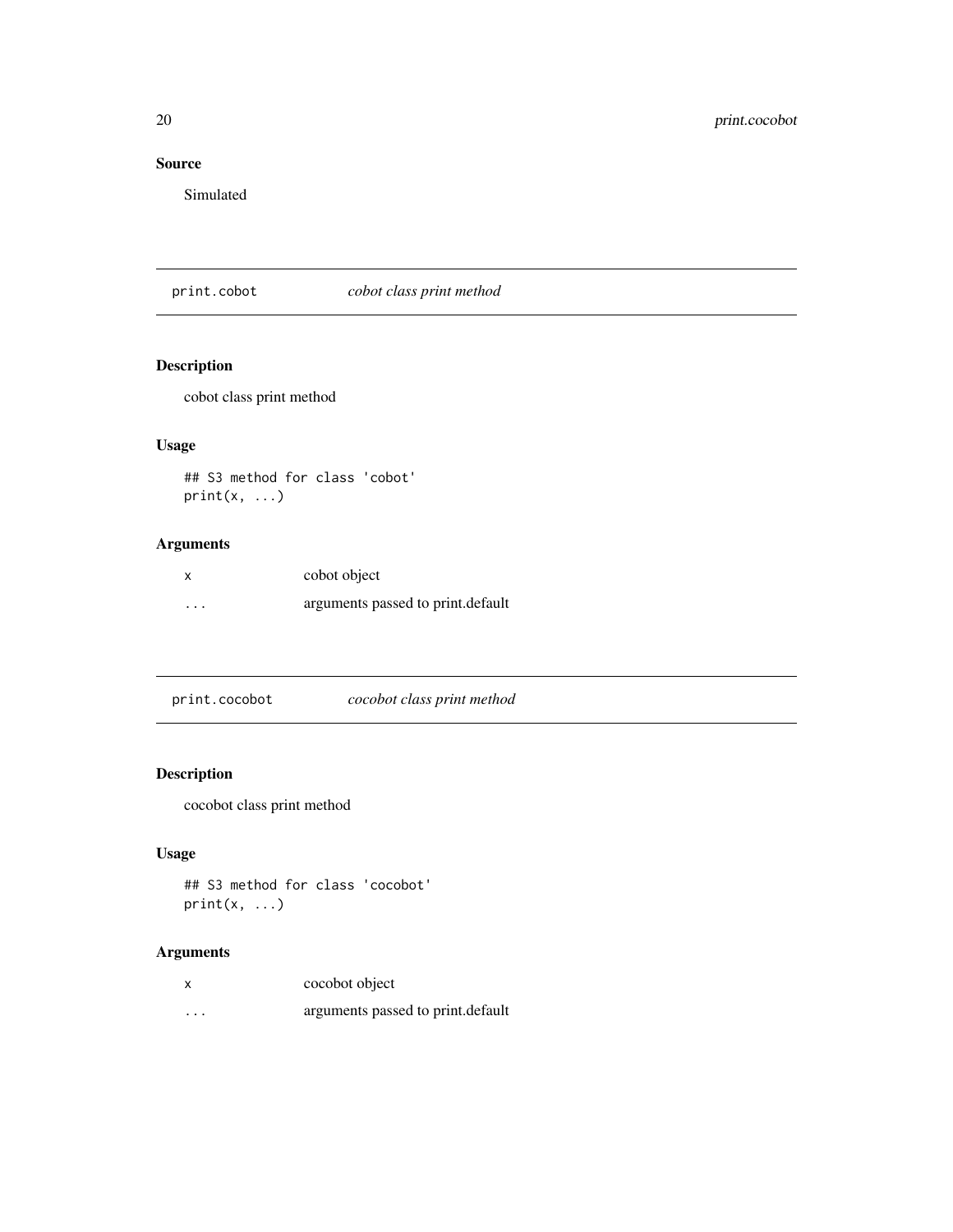<span id="page-20-1"></span><span id="page-20-0"></span>print.conditional\_Spearman

*conditional\_Spearman class print method*

# Description

conditional\_Spearman class print method

# Usage

## S3 method for class 'conditional\_Spearman'  $print(x, \ldots)$ 

# Arguments

| x        | conditional_Spearman object       |
|----------|-----------------------------------|
| $\cdots$ | arguments passed to print.default |

<span id="page-20-2"></span>print.partial\_Spearman

*partial\_Spearman class print method*

# Description

partial\_Spearman class print method

# Usage

```
## S3 method for class 'partial_Spearman'
print(x, \ldots)
```

|          | partial_Spearman object           |
|----------|-----------------------------------|
| $\cdots$ | arguments passed to print.default |